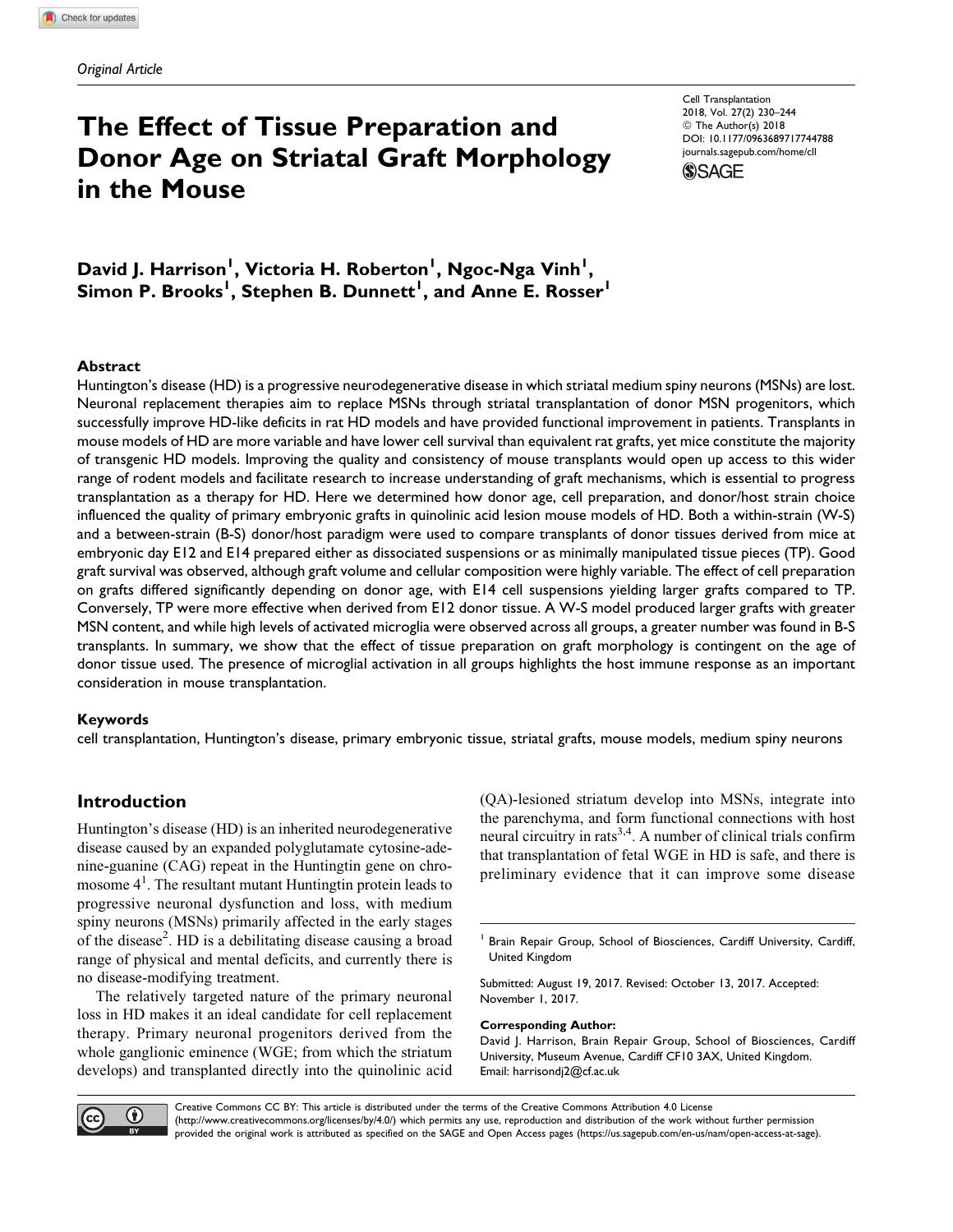symptoms in people with  $HD<sup>5-8</sup>$  However, more work is required. First, tests must be conducted to determine whether fetal transplantation can reliably improve function in people with HD, and second it should be determined whether the efficacy and consistency of this approach can be improved, before its development as a potential treatment. Moreover, optimizing the protocols for achieving successful embryonic WGE grafts will solve many issues that are also relevant to pluripotent stem cell–derived grafts, which are currently being developed as a more sustainable source of donor cells.

Protocols have been optimized and are well established for rat-to-rat striatal transplants, with extensive preclinical literature showing consistent large and functional grafts from embryonic day  $(E)$ 14 to E16 WGEs<sup>9,10</sup>. Rat protocols have been refined over many years, with donor age and tissue preparation identified as critical factors affecting graft survival, morphology, and function of rat-to-rat striatal transplants<sup>11–13</sup>; however, these factors have not been systematically investigated in mice. It is evident throughout the literature,  $14-18$  and from experience within this lab, that the direct translation of these protocols to mice results in considerable graft variability. Graft survival is lower and surviving grafts are smaller and contain less striatal-like tissue compared to rat striatal grafts. This suggests that either there are unrecognized differences between rat and mouse host models and the way in which they interact with transplanted tissue or species differences in the way the transplanted tissue develops following transplantation, or both.

Typically, immunosuppressive treatment is not required when transplanting rat cells into the rat brain, even using outbred stocks, with good graft integration and functional recovery<sup>19,20</sup>. It has therefore been assumed that transplants in mice would also not require immunosuppression in the supposed "immune-privileged" brain. However, as the immunological response to transplanted tissue is likely to be critical for graft survival, we have considered the host response to transplantation (including the disparity in immunological background between donor and host and the preparation of transplanted cells) as a potential factor in survival of neural mouse grafts.

Establishing a reliable protocol in the mouse is essential to use the array of well-characterized genetic HD mouse models for cell transplantation, as well as a wide range of transgenics that could be used to contribute to a better understanding of graft survival integration and functional mechanisms. The present study examined whether modifications to current standard transplant protocols could produce more reliable and effective striatal grafts in mouse models of HD, both within and between strains. The effects of donor tissue age and cell preparation were assessed by characterizing the cell content of striatal grafts of mouse primary embryonic tissue and analyzing the activated microglial response. The QA lesion model of HD was used, as it is the most widely used and well-validated model to date for preclinical studies and provides a reliable starting point for later translation to genetic models of HD.

## Materials and Methods

This experiment was subject to project, personal, and facilities licenses and local ethical review in accordance with the United Kingdom Animals (Scientific Procedures) Act 1986 as amended.

#### Subjects

Young adult male C57BL6/J ( $N = 32$ ) and CD1 ( $N = 32$ ) mice (20 to 30 g, Harlan, Bicester, UK) were housed in pairs under standard conditions in a 12:12-light/dark cycle. Temperature and humidity were maintained at  $21 \pm 2$  °C and  $60\% \pm 1\%$ , respectively. Food and water were available *ad* libitum.

# QA Lesion Surgery

Mice received unilateral QA (P6320-4; Sigma-Aldrich, Gillingham, UK) lesions to the right striatum, with 2 mice of each strain retained as intact controls. Fresh 0.09 M QA solution was prepared each day in 0.1 M phosphate buffer (10010-056; Thermo Fisher, Loughborough, UK). All animals were anesthetized in an induction chamber using 4% isoflurane gas in oxygen, the head shaved, and a subcutaneous (sc) injection of meloxicam 2.5 mg/kg (Metacam, Boehringer Ingelheim, Germany) given as pain relief prior to surgery. Mice were transferred to a stereotaxic frame and maintained on 1.5% to 2% isoflurane in a mixture of oxygen and nitrous oxide (2:1). The skull was exposed and a small hole drilled at the following stereotaxic coordinates: anterior-posterior  $(AP) +0.8$  mm and mediallateral (ML)  $-2.0$  mm from bregma. A 30-gauge stainless steel cannula attached to a  $10 \mu L$  microvolume syringe (2035; SGE Analytical Sciences, Thermo Fisher) driven by a mechanical pump was used to inject  $0.75 \mu L$  of  $0.09$ M QA at dorso-ventral  $(DV)$  -3.0 mm below dura. The QA was infused over 6 min and the cannula left in position for an additional 3 min to prevent back flow of solution. The cannula was removed and the incision closed using 5-0 Vicryl dissolvable sutures (W9915; Ethicon, Livingston, UK). 0.5ml of 0.9% glucose saline (FKE1323; Baxter, Newbury, UK) was administered sc during surgery to reduce dehydration and a 7.5 mg/kg intramuscular injection of diazepam (Hameln Pharmaceuticals Ltd, Gloucester, UK) was given post-anesthesia prevent seizures. Mice were placed into a warm recovery chamber for 2 to 3 h until completely awake and returned to their home cages for 10 d. The general health of mice was monitored daily and mice were fed a wet mash of standard food in their cages for at least 3 d post surgery. In the week following lesion surgery, 7 C57BL6/J mice became unwell, necessitating hand-feeding of wet mash via a syringe daily until weight was regained. In addition, 4 pairs of C57BL6/J mice were separated due to fighting. Animals that did not fully recover from illness or fighting were removed from the study  $(n = 8)$ .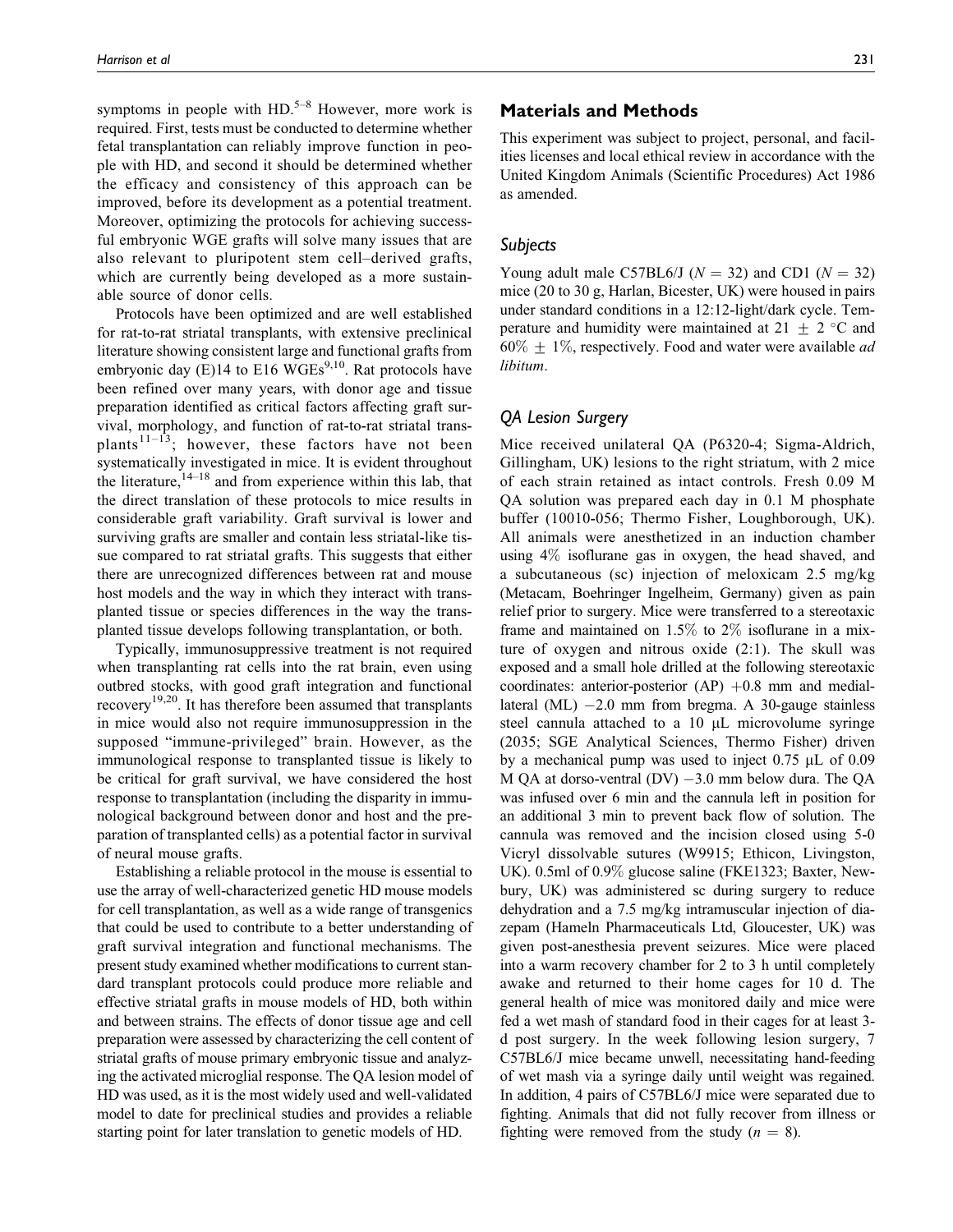|  |  |  |  |  | <b>Table 1.</b> Summary of Survival Rates and Untransformed Data for Surviving Grafts. |  |  |  |
|--|--|--|--|--|----------------------------------------------------------------------------------------|--|--|--|
|--|--|--|--|--|----------------------------------------------------------------------------------------|--|--|--|

| Host Strains    |                    | Number of<br><b>Groups</b> Surviving Grafts | Graft Volume<br>$(\times 10^6 \text{ }\mu\text{m}^3)$ | Number of $NeuN^{+}$<br>Cells $(\times 10^3)$ | P-zone Volume<br>$(\times 10^6 \,\mathrm{\upmu m}^3)$ | Number of DARPP-32 <sup>+</sup><br>Cells $(\times 10^3)$ | Percentage of<br>$DARPP-32+$<br>Patches (%) |
|-----------------|--------------------|---------------------------------------------|-------------------------------------------------------|-----------------------------------------------|-------------------------------------------------------|----------------------------------------------------------|---------------------------------------------|
| <b>C57BL6/J</b> | E <sub>12</sub> CS | 4 of 5 (80%)                                | $110.3 + 52.4$                                        | $11.1 + 5.1$                                  | $61.2 + 42.4$                                         | $1.4 + 0.7$                                              | 51.0                                        |
| <b>C57BL6/I</b> | E12 TP             | 5 of 5 (100%)                               | $301.6 + 88.5$                                        | $28.4 + 8.0$                                  | $180.6 + 67.7$                                        | $2.5 + 0.8$                                              | 55.5                                        |
| <b>C57BL6/I</b> | E <sub>14</sub> CS | 4 of 4 (100%)                               | $188.9 + 32.7$                                        | $12.9 + 4.1$                                  | $127.6 + 5.7$                                         | $2.4 + 0.4$                                              | 74.4                                        |
| <b>C57BL6/I</b> | E14 TP             | 2 of 6 $(33%)$                              | $97.0 + 16.3$                                         | $6.8 + 0.5$                                   | $44.7 + 3.7$                                          | $0.8 + 0.5$                                              | 48. I                                       |
| <b>CDI</b>      | E <sub>12</sub> CS | 5 of 6 (83%)                                | $226.0 + 52.9$                                        | $11.1 + 2.4$                                  | $91.1 + 31.1$                                         | $2.1 + 0.5$                                              | 34.0                                        |
| <b>CDI</b>      | E <sub>12</sub> TP | 6 of $7(86%)$                               | $335.6 + 46.5$                                        | $16.4 + 2.8$                                  | $237.5 + 66.4$                                        | $4.2 + 0.7$                                              | 68.4                                        |
| <b>CDI</b>      | E <sub>14</sub> CS | 6 of 7 (86%)                                | $194.0 + 21.6$                                        | $9.6 + 1.4$                                   | $84.3 + 16.9$                                         | $2.3 + 0.4$                                              | 44.3                                        |
| <b>CDI</b>      | E <sub>14</sub> TP | 3 of 7 (43%)                                | $146.9 + 36.8$                                        | $6.6 + 1.6$                                   | $119.0 + 25.6$                                        | $2.5 + 0.3$                                              | 89.9                                        |

Note: Untransformed data presented  $\pm$ standard error of the mean. High graft survival rates were seen in most groups with the exception of those derived from E14 TP. Large differences in graft volume and cell numbers were observed within group.  $CS = single-cell$  preparation;  $TP = tissue$  piece.

## Donor Tissue

Two transplant paradigms were used incorporating common strain combinations studied within the lab: a within-strain (W-S) model with CD1 tissue transplanted into CD1 hosts and a between-strain (B-S) model with Chrm4-EGFP-CD1 tissue transplanted into C57BL/6J hosts. The CD1 mouse is used as a standard transplantation model for assessing graft survival and composition, chosen primarily for their large litter sizes. The C57BL/6J/Chrm4-EGFP-CD1 model is used to investigate the functional efficacy of transplants, as C57BL/6J mice are particularly adept at performing behavioral tasks and are the background strain for many of the genetically modified HD mouse models. The bacterial artificial chromosome (BAC) Chrm4-EGFP-CD1 mice express green fluorescent protein (GFP) attached to M4 receptors in a subset of  $MSNs<sup>19</sup>$ , allowing easy identification of donorderived MSNs.

Time-mated CD1 and Chrm4-EGFP-CD1 mice from an in-house colony (originally purchased from Harlan, and MMRRC, Farmington, CT, USA, respectively) were sacrificed by cervical dislocation at E12 or E14, and the embryos dissected into Dulbecco's modified Eagle's medium: nutrient mixture F-12 (DMEM/F12; 12634-028; Thermo Fisher). Using a dissecting microscope in a laminar flow hood, the brains were removed and, following a longitudinal cut in the medial cortex, the whole (medial and lateral) striatal primordium was identified on the floor of the lateral ventricle and removed via a horizontal cut as described $2<sup>1</sup>$ . Four transplant preparations were made for each donor strain: (1) E12 cell suspension (CS), (2) E12 tissue pieces (TP), (3) E14 CS, and (4) E14 TP. Transplantation surgery was spread across multiple days with fresh suspensions made each morning for each group.

## Transplantation Surgery

Approximately 10-d postlesion mice were randomly assigned to experimental groups with 20 C57BL6/J and 27 CD1 mice receiving primary tissue transplants ( $n = 4$  to 7 per group, see Table 1). In addition, a group of mice from each strain were retained as lesion-only controls (C57BL6/J,  $n = 2$ ; CD1,  $n = 3$ ). Surgery was conducted using the same anesthetic regime described for lesions; however, no diazepam was administered post-transplantation. Cell preparations were injected at the lesion coordinates via the same burr hole,  $-3.2$  and  $-2.8$  mm below dura.

#### Single-cell Preparations

CS preparations consisted of pooled E12 WGEs (Chrm4- EGFP-CD1,  $n = 26$ ; CD1  $n = 24$ ) or E14 WGEs (Chrm4-EGFP-CD1,  $n = 22$ ; CD1,  $n = 26$ ) for each strain. Tissue was incubated at 37 °C for 10 min in 0.1% bovine trypsin (25300-054; Thermo Fisher) +  $0.05\%$  deoxyribonuclease (DNase) (D4527; Sigma-Aldrich) in DMEM/F12 solution, before adding 0.01% bovine trypsin inhibitor (T6522- 250MG; Sigma-Aldrich) for an additional 5 min, and washing with direct addition of DMEM/F12 followed by centrifugation for 3 min at 1,000 rpm. Cells were resuspended in DMEM/F12 and triturated using a Gilson pipette with a  $200 \mu L$  tip to mechanically dissociate into a single CS. Cell number and viability were determined with trypan blue (T8154 20ML; 0.4% trypan blue solution, Sigma-Aldrich, UK) exclusion using a hemocytometer, confirming all suspensions had >90% viability. Cells were concentrated at  $250,000$  cells/ $\mu$ L for transplantation in DMEM/F12. 1  $\mu$ L of suspension was injected at each depth using a 10 mL microvolume syringe (2035; SGE Analytical Sciences, Thermo Fisher), depositing approximately 500,000 cells in total into the lesioned striatum over 2 min  $(1 \mu L/min)$ , with the syringe left in situ for an additional 3 min to allow diffusion and reduce backflow. All suspensions were kept in the dark at room temperature.

## Tissue Piece Preparations

For TP preparations, no cell counts could be conducted directly from nondissociated tissue, therefore WGE units equating to approximately 500,000 cells (the number of cells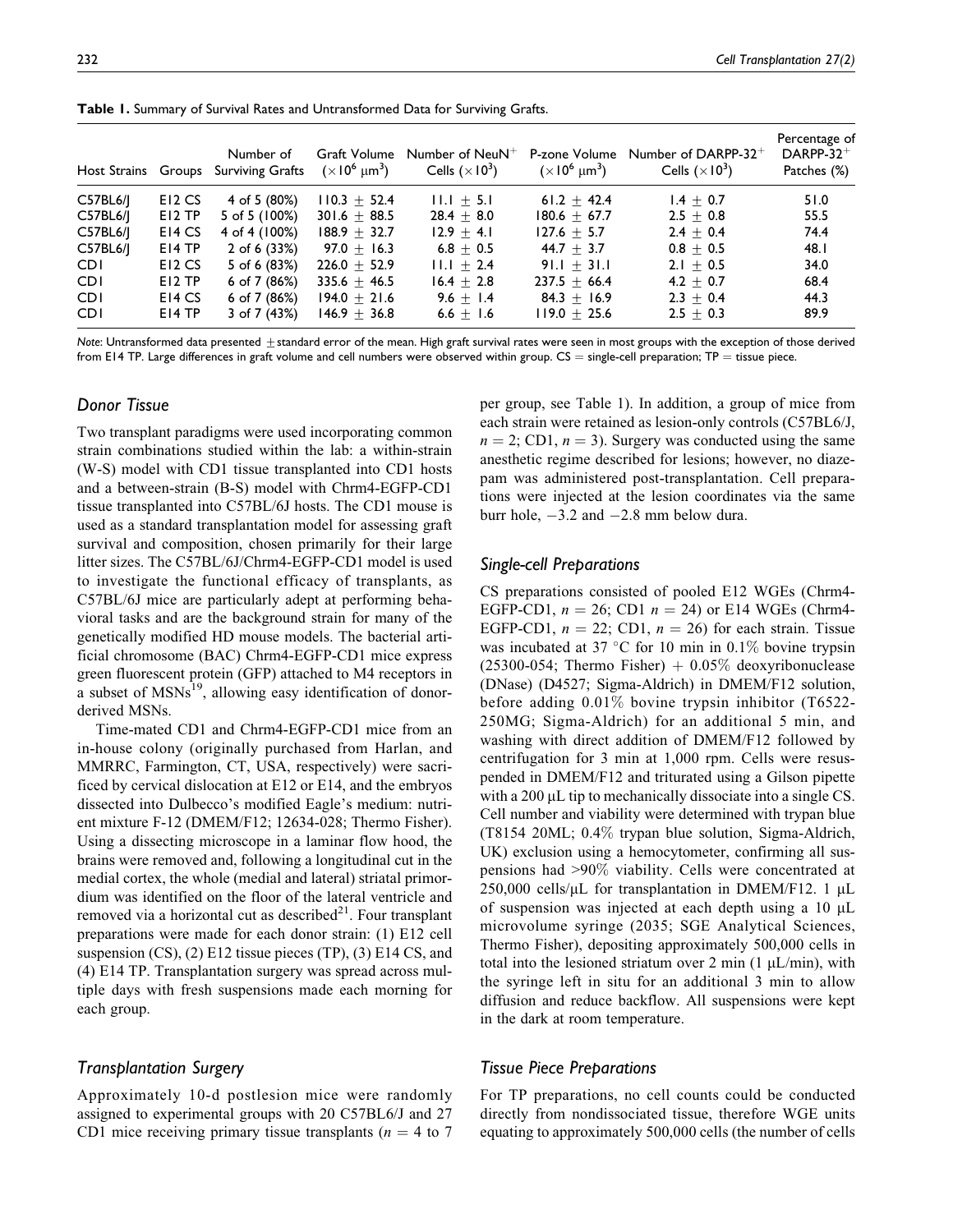| Donor Strains  | Embryonic Age   | Preparation |           | Cells per WGE Proportion WGE Transplanted | Number Cells Transplanted |
|----------------|-----------------|-------------|-----------|-------------------------------------------|---------------------------|
| Chrm4-EGFP-CD1 | E <sub>12</sub> | CS          | 180,769   | 2.77                                      | 500,000                   |
| Chrm4-EGFP-CD1 | E <sub>12</sub> | ТP          | 180,769   | 2.00                                      | 361.538                   |
| Chrm4-EGFP-CD1 | E <sub>14</sub> | CS.         | 577,273   | 0.87                                      | 500,000                   |
| Chrm4-EGFP-CD1 | E <sub>14</sub> | ТP          | 577,273   | 1.00                                      | 577,273                   |
| <b>CDI</b>     | E <sub>12</sub> | <b>CS</b>   | 357.143   | 1.40                                      | 500,000                   |
| <b>CDI</b>     | E <sub>12</sub> | ТP          | 357.143   | 2.00                                      | 714,286                   |
| <b>CDI</b>     | E <sub>14</sub> | CS          | 1,041,667 | 0.48                                      | 500,000                   |
| <b>CDI</b>     | E <sub>14</sub> | ТP          | 1,041,667 | 1.00                                      | 1,041,667                 |

Table 2. Summary of Transplanted Cell Numbers and Associated Proportion of WGE Used in Each Group.

Note: The number of cells per WGE was estimated based of the mean cell counts of the CS preparations. The number of WGEs used in the TP preparations was adjusted based on the mean number of cells in the WGE for each particular donor strain and age with the aim of transplanting a similar number of cells in each group. Since it was only possible to use whole WGE units in the nondissociated TP preparations, the number of cells transplanted could not be exactly matched but was kept as close to 500,000 as possible. Subsequently, the proportion of WGE transplanted was used to transform the data to account for the differences in proliferative potential of the cells transplanted.  $CS =$  single-cell preparation;  $TP =$  tissue piece; WGE  $=$  whole ganglionic eminence.

transplanted in the CS groups) were transplanted. Cell counts calculated from the CS dissections showed this to equal approximately a pair of WGEs for E12 tissue and a single WGE for E14 (see Table 2). Separate preparations were made for each individual surgery, with WGEs treated with bovine trypsin, DNase, and trypsin inhibitor as described above. However, after gentle washing, tissue was transferred directly into  $\sim$  4 µL DMEM/F12 for transplantation, with no trituration, therefore minimizing mechanical manipulation to maintain integrity of the TPs. TP preparations were injected as above, at a rate of  $1 \mu L/min$  over 4 min (2 min at each depth). Mice were monitored daily until full recovery.

# Perfusion and Immunohistochemistry

At 12 wk after transplantation surgery, mice were perfused and the brains were processed for histological analysis of the grafts. Animals received a terminal intraperitoneal injection of sodium pentobarbital (Euthatal, Merial Animal Research, Woking, UK) and were transcardially perfused using phosphate buffered saline (PBS, pH 7.3) followed by 150 mL of 4% paraformaldehyde solution (PFA, pH 7.3; 10131580; Fisher Scientific, Loughborough, Lutterworth, UK) over 4 min. Brains were removed, postfixed in 4% PFA for 4 h, and transferred to 25% sucrose solution in PBS for at least 48 h. Brains were cut at 40  $\mu$ m on a freezing microtome, and sections stored in antifreeze—5.45 g disodium-hydrogenorthophosphate (28029.26; VWR, UK), 1.57 g sodiumdihydrogen-orthophosphate (28013.264; VWR), 300 mL ethylene glycol (102466-2.5L; Sigma-Aldrich), and 300 mL glycerol (G7893-2L; Sigma-Aldrich) in 400 mL  $dH_2O$ —at  $-20$  °C until immunohistochemical analysis. The 1:12 series were incubated at room temperature as free-floating sections with primary antibodies for neuronal nuclei (NeuN) (MAB377; 1:2,000; Millipore, Watford, UK), ionized calcium-binding adapter molecule 1 (Iba1) (019 19741; 1:8,000; Wako, Chuoku, Japan), parvalbumin (P3088; 1:4,000; Sigma-Aldrich) or anti-GFP (AB11122; 1:1,000; Invitrogen, Loughborough, UK), and streptavidin–biotin reaction (PK-6100; Dako,

Glostrup, Denmark), then stained using 3,3'-diaminobenzidine (DAB, D5637-1G; Sigma-Aldrich). Parvalbumin series were double-stained with dopamine- and cAMP-regulated phosphoprotein antibody (DARPP-32) (1:30,000; the kind gift of Professor H. C. Hemmings, Cornell University<sup>22</sup>) and Vector SG kit (SK-4700; Dako). Sections were mounted onto gelatinized slides and left to air-dry overnight before being dehydrated and cover-slipped with distyrene plasticizer and xylene (DPX) mounting medium (12658646; Fisher Scientific).

## In Vitro Primary Cultures

Time-mated CD1 dams were sacrificed at E12 or E14 ( $n = 3$ ) per group), and WGEs were dissected as described previously<sup>21</sup>. Tissue from each litter was pooled to prepare 3 separate suspensions for each embryonic age, as described above. Cells were resuspended in neuronal differentiation media—DMEM/F12 +  $1\%$  FCS (10270-106; Thermo Fisher, Waltham, MA, USA) +  $2 \times B27$  (17504-044; Thermo Fisher, Waltham, MA, USA) and plated on poly-L-lysine treated coverslips at 100,000 cells per well. CS of 30  $\mu$ L was left for approximately 1 h before flooding with 500  $\mu$ L of differentiation media and incubated at 37 °C in humidified  $5\%$  CO<sub>2</sub> and  $95\%$  atmospheric air. A complete media change was performed after 3 d in culture using the same media described above. After 24 h and 7 d in vitro, 12 wells of each suspension were fixed with 4% PFA and stored at 4 -C until immunocytochemical staining.

## Immunocytochemistry

Cells were quenched in 100% ethanol for 2 min, washed 3 times in PBS, and then blocked with PBS  $+0.3\%$  Triton X-100 (PBST; X100-500ML; Sigma-Aldrich) +  $1\%$  BSA (A3059; Sigma-Aldrich)  $+1\%$  serum at RT for 1 h. Cells were then incubated at  $4 °C$  overnight with the following pairs of primary antibodies in PBS + PBST +  $1\%$  BSA + 1% horse serum (16050-122; Thermo Fisher, USA): neuronal marker bIII-tubulin (T2200; 1:500; Sigma-Aldrich) and astrocyte marker glial fibrillary acidic protein antibody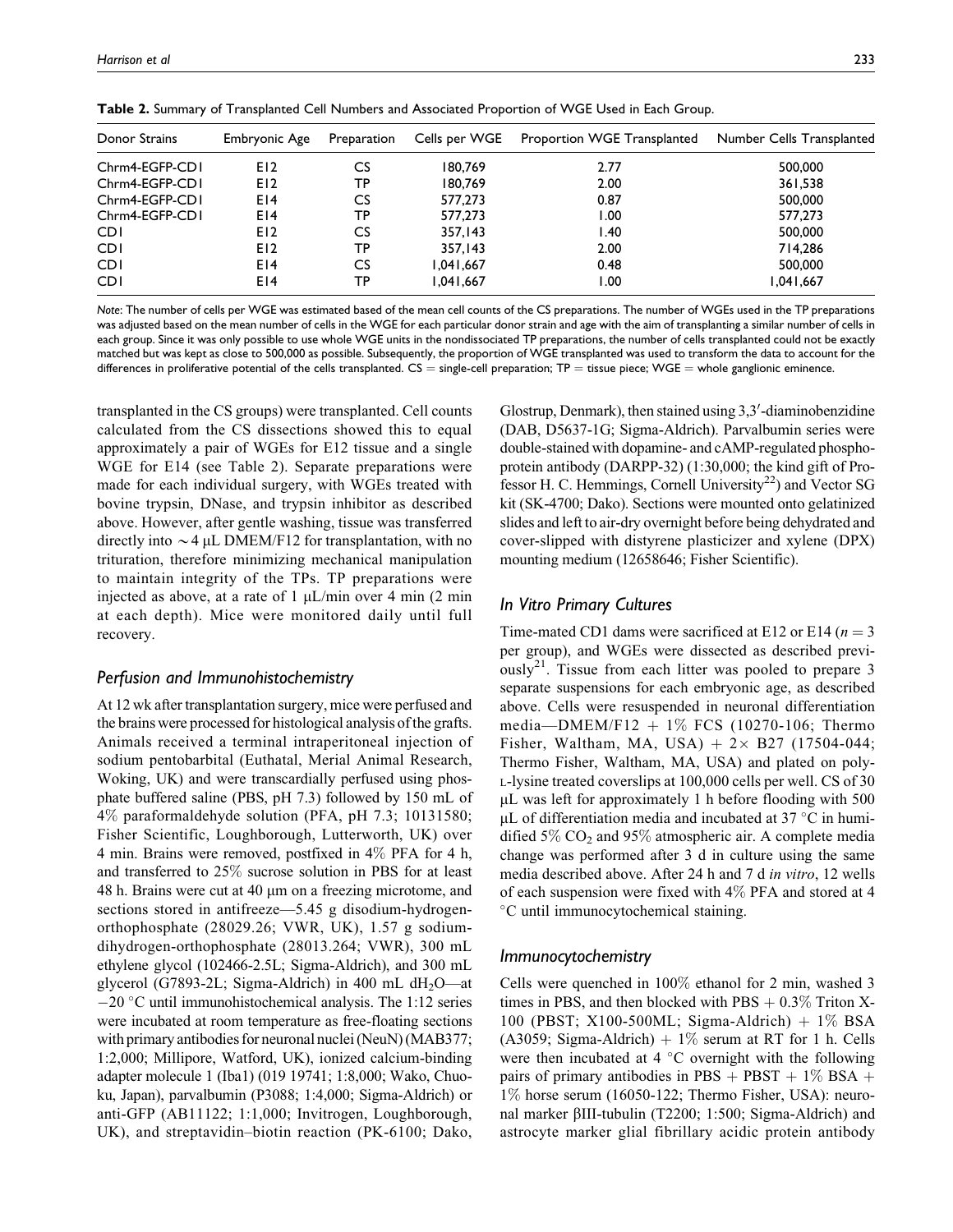(GFAP AB32010; 1:500; Abcam, Cambridge, UK) or early MSN marker forkhead box P1 (FoxP1 AB16645; 1:500; Abcam) and COUP-TF-interacting protein 2 (CTIP2) AB18465; 1:500; Abcam, UK). Cells were washed with PBST before incubating for 2 h in the dark at RT with the following fluorescent secondary antibodies in PBS (1:200): Alexa594 (A11037; Thermo Fisher, UK) for βIII-tubulin and CTIP2 and Alexa488 (A11034; Thermo Fisher, UK) for GFAP and FoxP1. After washing with PBS, a Hoechst (23000-1000; 1:10,000; Fisher Scientific) counterstain was applied for 5 min. Cells were washed again in PBS and coverslips mounted onto microscope slides with aqueous mountant (PBS: glycerol; G7893-2L; Sigma-Aldrich, 1:1) and stored in the dark at  $4^{\circ}$ C. Five regions per coverslip were counted, and the mean count from each suspension recorded.

## Analysis of Grafts and Statistics

The location of grafts in the C57BL6/J hosts was identified through immunohistochemical labeling of the transplanted Chrm4-EGFP-CD1 tissue using an anti-GFP antibody (A11122; Invitrogen, Loughborough, UK), and corresponded to clearly identifiable regions of NeuN<sup>+</sup> staining within the lesioned striatum (Fig. 1A). CD1 hosts were transplanted with CD1 tissue, and therefore could not be identified through GFP staining, consequently  $NeuN^+$  staining was used to identify the graft location in these animals. The presence of fully differentiated adult neurons (NeuN<sup>+</sup> cells) within the grafted area was used to determine graft survival in all groups (Fig. 1B), with grafts with no positive NeuN staining excluded from graft analyses. These animals were however retained in the analysis of microglial immune response. It is important to note that while successful grafts are defined here as those containing  $NeuN^+$  cells, survival of other cell types, such as immature neurons and glial cells, cannot be excluded. Volumes were calculated by measuring cross-sectional areas of NeuN<sup>+</sup> (total graft volume) and DARPP-32<sup>+</sup> graft regions (P-zones) across 1:12 series and using the formula: volume =  $(\Sigma A \times M)/f$ , where A = area of graft ( $\mu$ m<sup>3</sup>),  $M =$  section thickness ( $\mu$ m), and  $f =$  section frequency (Fig. 1B and C).

For larger grafts, total cell numbers were calculated by unbiased stereology. For smaller grafts, stereological analysis would generate a large sampling error, therefore these were counted manually using Image J v1.45 software (National Institutes of Health (NIH), Bethesda, MD, USA) following imaging of grafted sections. Mean cell diameter was obtained for NeuN<sup>+</sup>, DARPP-32<sup>+</sup>, and parvalbumin<sup>+</sup> cells by measuring the minimum and maximum diameters of 10 cells per graft using Image J.

Iba1-labeled series were used to grade the host microglial response in the grafted area using an established semi quantitative rating scale<sup>23</sup>. Each section was graded 0 to 4 according to the following categories: (0) no specific activated microglia in the graft area, (1) low number of activated microglia distributed as scattered single cells or clustered in a few small patches in or around the graft, (2) several activated microglia distributed as single cells or clustered in multiple prominent patches, (3) dense immunostaining of the graft area and a large number of activated microglia in and around the graft, and (4) very dense immunostaining of the whole graft area and a very large number of activated microglia in and around the graft. Activated microglia were easily identified by their morphological appearance<sup>24</sup> (Fig. 1D). The highest grade given to any section for each animal was the grade assigned to that animal.

As TP were not dissociated, transplants were prepared by WGE units rather than by cell number as in the CS preparations. Embryos used for CS and TP were collected from the same litters, so although cell number could not be determined, an estimate of the number of cells per WGE at each age was calculated using total counts from the CS and dividing by the total number of WGEs dissociated (see Table 2). Since E12 WGE contained approximately half the number of cells of E14 WGE, a pair of E12 WGEs were transplanted for each E14 WGE to maintain a consistent total cell number, as close to 500,000 as possible. However, transplanting different proportions of WGE raises the issue that the E12 TP grafts of 2 WGEs may have twice the proliferative potential of the single WGE E14 TP. As it is not possible to control for both cell number and quantity of WGE transplanted, graft outcome measures were subsequently transformed to account for the proportion of WGE transplanted as described below:

Cell counts and volume data were corrected for the proportion of WGE transplanted using the following transformations:  $Tn = n$ /proportion of WGE transplanted and  $Tvol =$ vol/proportion of WGE transplanted, where proportion of WGE transplanted  $=$  number of cells transplanted/mean number of cells in WGE,  $T_n$  = corrected cell count,  $n =$ actual cell count,  $Tvol =$  corrected volume, and vol  $=$  actual volume.

Transformed data from successful grafts in all groups were analyzed together using 3-way analyses of variance (ANOVAs) in Genstat for Windows v16.1 software. If a significant main effect of strain was found, then B-S and W-S groups were subsequently analyzed in separate 2-way ANOVAs. Consequently, NeuN<sup>+</sup> graft volume, DARPP 32<sup>+</sup> graft volume,  $DARPP-32^+$  cell count, proportion of DARPP-32<sup>+</sup> cells, parvalbumin<sup>+</sup> cell counts, proportion of parvalbumin<sup> $+$ </sup> cells, and activated microglia scores were analyzed in separate ANOVAs for the B-S and W-S groups. For immune response data, transplanted mice with no detectable surviving grafts, as well as lesion only controls, were also included in the analyses.

## Results

Mouse donor cells from E14 and E12 WGE were prepared either as standard dissociated single-CS or as nontriturated partially digested TPs. These cell preparations were transplanted into the striatum of 2 commonly used laboratory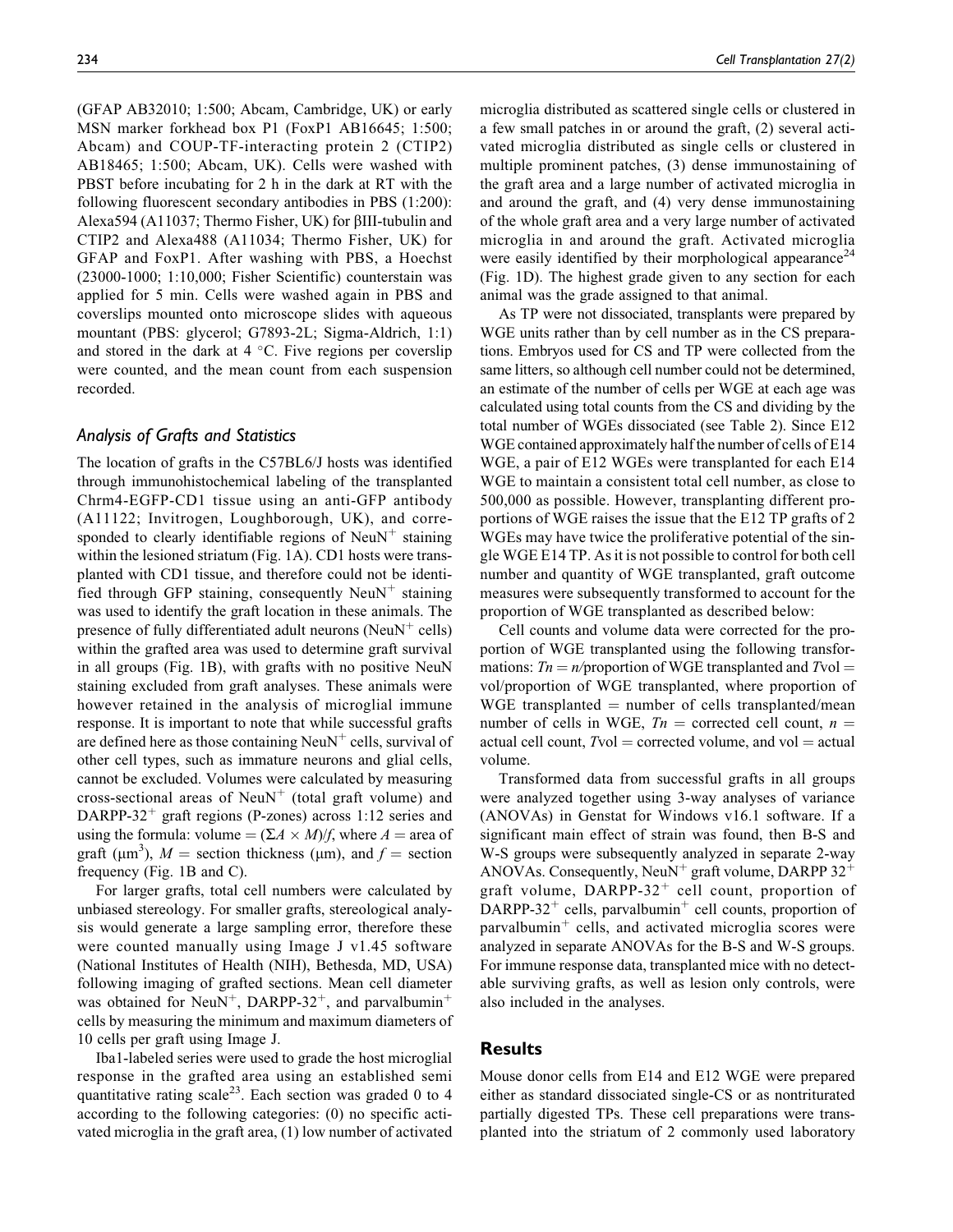

**Fig. 1.** Photomicrographs of typical large and smaller grafts (first and second row, respectively), lesion only and control (third and final row, respectively). (A) GFP<sup>+</sup> staining identifying Chrm4-EGFP-CD1-grafted tissue (indicated by \*) within the host parenchyma. Paler areas of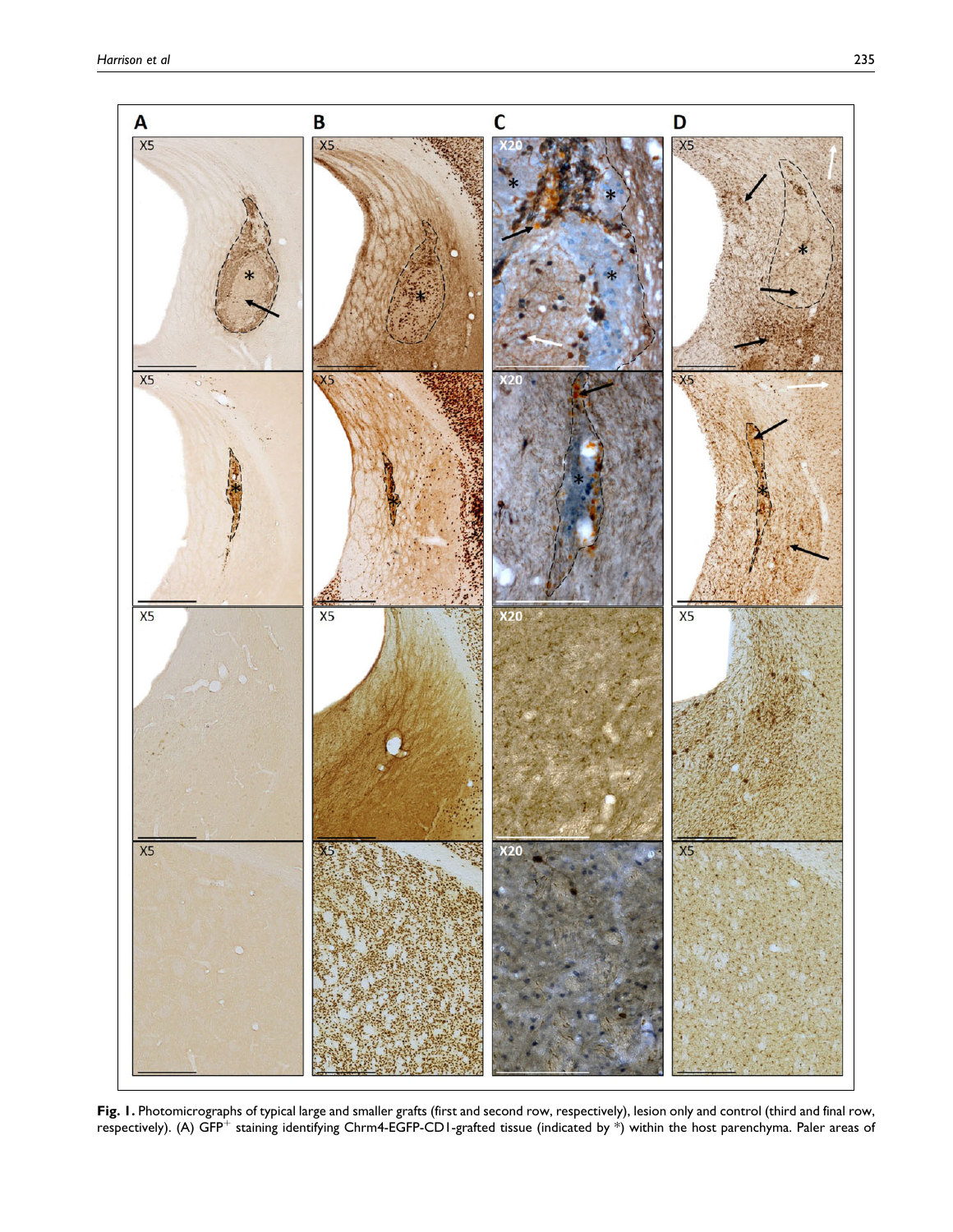mouse donor/host strain paradigms; a B-S and a W-S model. Grafts were analyzed using immunohistochemistry 12 wk later and graft size, neuronal content,  $DARPP-32^+$  MSN, and parvalbumin<sup> $+$ </sup> interneuron number compared, as well as the microglial reaction to the graft by the host. CS of each donor age was also analyzed after 24 h and 7 d in vitro to assess whether the age at which tissue is harvested affects the development of cells independently from the host environment.

## Graft Survival

The presence of DAB-labeled  $GFP<sup>+</sup>Chrm4-EGFP-CD1$  donor cells corresponded with areas of NeuN<sup>+</sup> and DARPP-32<sup>+</sup> staining in the C57BL6/J hosts, confirming the donor origin of the cells (Fig. 1A and B). Transplanted cells could be clearly identified within the lesioned host striatum by staining for NeuN<sup> $+$ </sup> mature neurons in all hosts, including those transplanted with non-GFP donor cells (Fig. 1B). The proportion of surviving grafts for each group and raw untransformed data for surviving grafts are shown in Table 1. There was no effect of donor/host on NeuN<sup>+</sup> graft survival ( $t_6 = 0.208$ , ns), and a high proportion of NeuN<sup> $+$ </sup> grafts was identified in all groups  $(80\%$  to  $100\%)$  except for E14 TP, of which only 5 of 13  $(43\%)$ transplanted mice had NeuN<sup> $+$ </sup> cells in the grafted region after 12 wk. Graft volumes varied both within and between groups, ranging from just  $12 \times 10^6 \text{ }\mu\text{m}^3$  up to  $588 \times 10^6 \text{ }\mu\text{m}^3$ .

#### Graft Volume and Cellular Composition

Figure 2A shows the volumes of NeuN<sup> $+$ </sup> tissue in the surviving grafts for each group and a comparison of mean graft volume of B-S (Chrm4-EGFP-CD1 tissue into C57BL6/J hosts; B-S) and within strain (CD1 tissue into CD1 hosts; W-S) groups. Grafts from the W-S group were significantly larger than those observed in the B-S group ( $F_{1, 27} = 19.08, P$ ) < 0.001). Preparations of E14 CS yielded significantly larger grafts than E14 TP in the B-S model, while the younger E12 tissue produced larger grafts when prepared as TP than as CS (age  $\times$  preparation:  $F_{1, 11} = 14.52, P \le 0.01$ ). In the W-S model, E14 CS also yielded significantly larger grafts than E14 TP; however, there was no significant difference between grafts derived from different preparations of E12 tissue (age  $\times$ preparation:  $F_{1, 16} = 17.14, P \le 0.001$ ).

Distinct regions of DARPP  $32^+$  staining were observed within all surviving grafts (Fig. 1C). The volume of DARPP- $32^+$  patches (P-zones) within each graft is shown in Fig. 2B. W-S transplants yielded significantly larger total P-zone volumes than B-S (strain:  $F_{1, 27} = 6.50, P \le 0.05$ ). B-S transplants contained larger P-zone volumes when transplanted as CS than TP at E14, while the reverse was true for E12 tissue (age  $\times$  preparation:  $F_{1, 11} = 18.27, P \le 0.001$ ). A similar trend was observed in the W-S groups; however, a statistically significant interaction was not found. As Fig. 2C shows, there were no differences in the proportion of DARPP- $32^+$  P-zone volume (out of total NeuN<sup>+</sup> graft volume) in B-S and W-S groups. B-S transplants showed a trend toward higher proportion of P-zones in E14 CS compared to E14 TP, although this was not statistically significant. No difference in the B-S E12 preparations was observed. W-S E12 groups again showed a tendency for higher proportions of P-zone tissue from E12 transplants as TP rather than CS. However, at E14, TP produced the larger DARPP-32<sup>+</sup> proportion compared to CS—the only measure in which E14 TP outperformed E14 CS (strain  $\times$  preparation:  $F_{1, 27} = 10.73, P \le 0.01$ ).

There was no difference between B-S and W-S transplants in the total number of mature  $NeuN^+$  neurons within the grafts (Fig. 2D). Cell counts reflected the data patterns observed in graft volume, with E14 CS yielding more cells than E14 TP, and E12 TP yielding more cells than E12 CS (age  $\times$  preparation:  $F_{1, 27} = 23.43, P \le 0.001$ ). The W-S grafts contained more DARPP-32<sup>+</sup> cells than B-S (strain:  $F_1$ ,  $_{27} = 21.43, P < 0.001$ ; Fig. 2E). Grafts of E14 tissue contained more DARPP-32<sup>+</sup> cells than those of E12 origin in both W-S and B-S groups (age:  $F_{1, 16} = 13.6, P \le 0.01$  and  $F_{1, 11} = 6.71, P \le 0.05$ , respectively). E14 tissue yielded higher DARPP-32<sup>+</sup> content when transplanted as CS than TP, while there was trend for E12 to produce more as TP in both W-S and B-S groups (age  $\times$  preparation:  $F_{1, 16} = 8.94$ ,  $P < 0.01$  and  $F_{1, 11} = 17.25, P < 0.01$ , respectively).

The W-S models yielded the greatest proportion of DARPPP-32<sup>+</sup> cells within the grafts compared to the B-S group (strain:  $F_{1, 27} = 4.46, P < 0.05$ ; Fig. 2F). Grafts derived from E14 tissue contained a higher proportion of DARPP-32<sup>+</sup> cells than those from E12 in the W-S model (age:  $F_{1, 16} = 9.88, P < 0.01$ ). In addition, TP preparations in the W-S model yielded a greater proportion than the CS (preparation:  $F_{1, 16} = 12.97, P \le 0.01$ ).

Significantly more parvalbumin<sup> $+$ </sup> cells were found in W-S transplants compared to B-S (strain:  $F_{1, 27} = 20.67, P \leq$ 0.001; Fig. 3A). In addition, E14 generated more parvalbumin<sup>+</sup> cells than E12 tissue in both W-S and B-S groups (age:  $F_{1, 16} = 19.39, P < 0.001$  and  $F_{1, 11} = 14.14,$  $P < 0.01$ , respectively), and CS yielded more than TP preparations (preparation:  $F_{1, 16} = 4.49, P \le 0.05$  and  $F_{1, 11} =$ 8.05,  $P < 0.05$ , respectively) although this effect was mostly due to very high numbers in the E14 CS groups compared to all other combinations. E14 CS grafts contained significantly

Fig. I. (Continued) non-medium spiny neurons cell types are seen within the graft (indicated by arrow). Scale bar represents 500 µm. (B) NeuN<sup>+</sup> staining of mature neurons. Areas of grafted cells can be clearly identified within the lesioned striatum (\*). Scale bar represents 500  $\mu$ m. (C) DARPP-32<sup>+</sup> staining (blue) shows distinct P-zones within the grafts (\*). Parvalbumin<sup>+</sup> interneurons (brown stain; white arrow) are present throughout the grafts. Black arrows highlight the nonspecific orange-colored staining of spherical dead cells. Scale bar represents  $100 \mu$ m. (D) Iba1<sup>+</sup> staining of microglia. Resting-state ramified cells (white arrow) can be seen on the peripheral cortex areas. Clusters of darker, amoeboid activated cells (black arrow) can be seen within the grafts (\*) and the surrounding striatum. Scale bar represents 500 µm.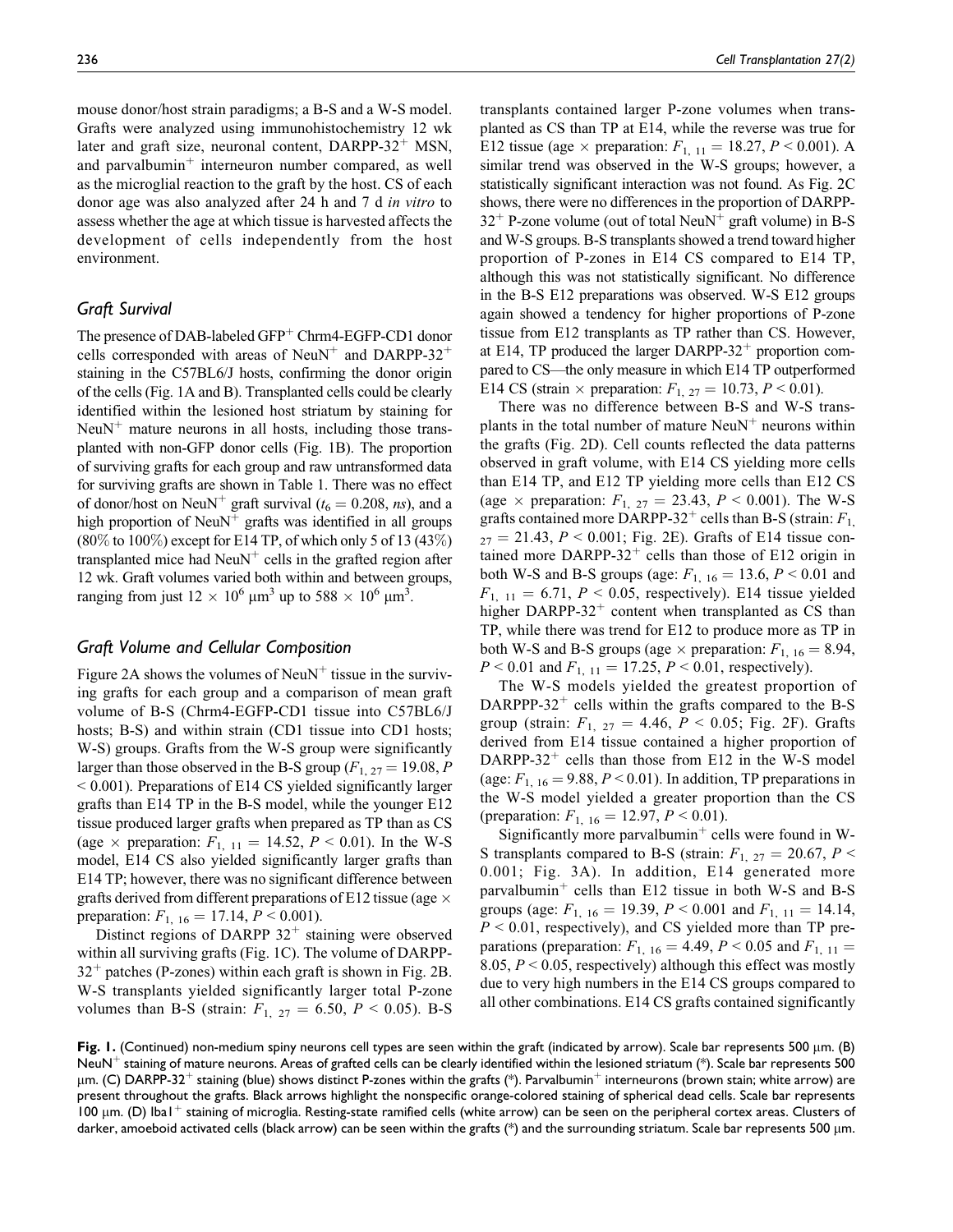

Fig. 2. (A) NeuN<sup>+</sup> graft volumes. Within-strain (W-S) transplants were larger than the between-strain (B-S) transplants (\*\*\*P < 0.001). E14 tissue yielded a larger volume than E12 tissue when transplanted as single-cell preparation (CS) in both strain models (\*\*\*P < 0.001). E14 tissue produced larger grafts when transplanted as CS than tissue piece (TP) style preparation in B-S (\*P < 0.05) and W-S ( $*P$  < 0.01) models. E12 tissue yielded a larger volume when transplanted as TP than CS in the B-S model only ( $*P$  < 0.05). (B) DARPP-32<sup>+</sup> graft volumes. W-S transplants contained a larger volume of DARPP-32<sup>+</sup> tissue than the B-S (\*P < 0.05). The B-S CS transplants yielded a larger DARPP-32<sup>+</sup> volume using E14 tissue than E12 (\*\*\*P < 0.001), and E14 tissue yielded a larger volume when transplanted as CS than TP (\*\*\*P < 0.001). (C) Proportion of DARPP-32<sup>+</sup> graft tissue (proportion = [DARPP-32<sup>+</sup> volume/NeuN<sup>+</sup> volume]  $\times$  100). There was no difference in the proportion of DARPP-32<sup>+</sup> tissue in the different models; however, CS transplants yielded a higher proportion of DARPP-32<sup>+</sup> tissue in the B-S groups than in the W-S groups ( $P < 0.05$ ). TP yielded a higher proportion of DARPP-32<sup>+</sup> tissue than CS in the W-S groups (\*\*P < 0.01). (D) NeuN<sup>+</sup> graft cell counts. No effect of model on neuronal cell counts was detected. E14 tissue yielded a greater number of neurons than E12 ( $@P$  < 0.05). CS transplants contained more NeuN<sup>+</sup> cells than the TP in the W-S transplants ( $P < 0.05$ ); however, TP grafts comprised of more NeuN<sup>+</sup> cells than CS at age E12 ( $P < 0.05$ ). (E) DARPP-32<sup>+</sup> cell counts. More DARPP-32<sup>+</sup> cells were present in the W-S grafts than the B-S (\*\*\*P < 0.001). E14 tissue produced a greater number of DARPP-32<sup>+</sup> cells compared to E12 in the B-S ( $QP < 0.05$ ) and W-S model ( $QQP < 0.01$ ). CS transplants yielded more DARPP-32<sup>+</sup> cells using E14 tissue than E12 in both the BS (\*\*P < 0.01) and W-S (\*\*P < 0.01) models. E14 tissue yielded a higher DARPP-32<sup>+</sup> cell count when transplanted as CS than TP in the B-S (\*P < 0.05) and W-S (\*P < 0.05). (F) DARPP-32<sup>+</sup> cell counts as a proportion of total NeuN<sup>+</sup> cells. W-S grafts yielded a greater proportion of DARPP-32<sup>+</sup> cells within the graft than the B-S (\*P < 0.05). In the W-S groups, E14 tissue produced a greater proportion of DARPP-32<sup>+</sup> cells compared to E12 (@@P < 0.01) and TP preparations produced a greater proportion than CS ( $*P < 0.01$ ).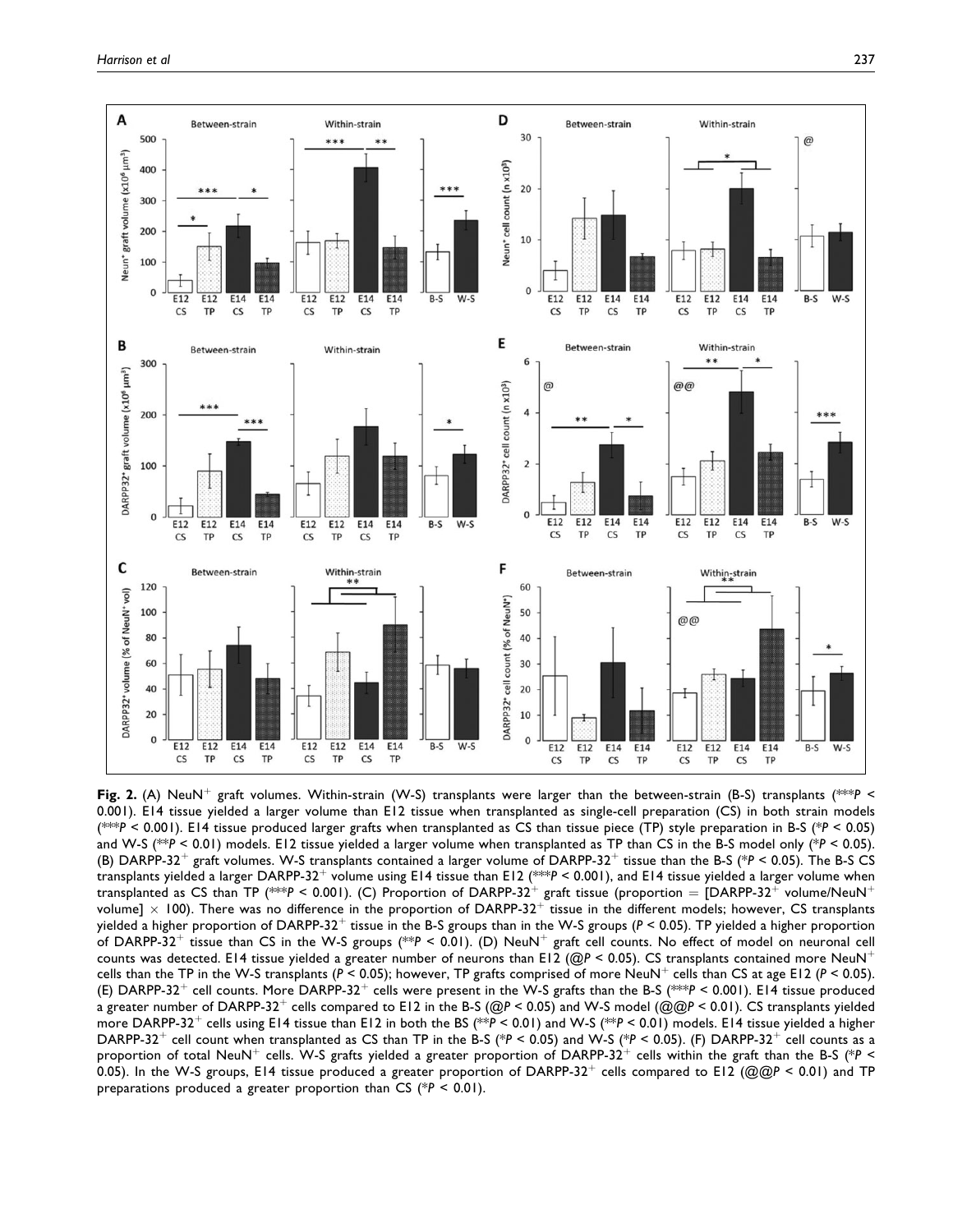

Fig. 3. (A) Parvalbumin<sup>+</sup> cell counts. A greater number of parvalbumin<sup>+</sup> interneurons were present in the within-strain (W-S) model than the between-strain (B-S) model (\*\*  $P$  < 0.001). E14 tissue yielded a greater number of parvalbumin<sup>+</sup> interneurons than E12 in both the B-S ( $@@P < 0.01$ ) and W-S ( $@@QP < 0.001$ ) models. E14 tissue yielded a higher parvalbumin<sup>+</sup> cell count when transplanted as single-cell preparation (CS) than tissue piece style preparation (TP) in the B-S (\*P < 0.05) and W-S (\*\*P < 0.01) models. All data presented in Fig. 1 are adjusted for proportion of whole ganglionic eminence transplanted. (B) Parvalbumin<sup>+</sup> cell counts as a proportion of total NeuN<sup>+</sup> cells. W-S grafts yielded a greater proportion of parvalbumin<sup>+</sup> cells within the graft than the B-S (\*\*\*P < 0.001). E14 tissue produced a greater number of parvalbumin<sup>+</sup> cells compared to E12 in the W-S (\*P < 0.05). CS preparations produced a greater number of parvalbumin<sup>+</sup> cells compared to TP in the B-S (\*P < 0.05). (C) DARPP-32<sup>+</sup> cell diameter. There was no difference in DARPP-32<sup>+</sup> cell diameter between the B-S and W-S groups. Cells derived from E14 tissue were larger than those taken from E12 tissue in the B-S groups (\*P < 0.05). (D) Grading score for activated microglia (0 to 4) in the grafted striatum in the B-S groups, W-S groups, and the mean grading score for activated microglia in all grafted groups. Higher levels of activated microglia were found in B-S transplants than W-S (\*\*\*P < 0.001). W-S transplants of E14 tissue produced an increased microglial response than E12 ( $QP < 0.05$ ). No effect of age on microglial response was found in the B-S groups.

more parvalbumin<sup>+</sup> cells than E14 TP in both W-S and B-S groups (age  $\times$  preparation:  $F_{1, 16} = 18.40, P \le 0.001$  and  $F_{1, 11} = 10.13, P \le 0.01$ , respectively), and there was a trend for E12 TP to yield more than E12 CS, but this did not reach significance.

The proportion of parvalbumin<sup> $+$ </sup> cells (as a percentage of NeuN<sup>+</sup> cells) was greatest in the W-S model (strain:  $F_{1, 27}$  = 12.97,  $P < 0.001$ ; Fig. 3B). CS preparations yielded a higher proportion compared to TP in the B-S groups (Preparation:  $F_{1, 11} = 7.13, P \le 0.05$ , and E14 tissue yielded a higher proportion than the E12 in the W-S groups (age:  $F_{1, 16}$  = 5.76,  $P < 0.05$ ).

There was no difference in the diameter of the DARPP- $32<sup>+</sup>$  cells between the B-S and W-S groups; however, those derived from E14 tissue in the B-S groups were significantly larger compared to those from E12 tissue (age:  $F_{1, 13} =$ 12.98,  $P < 0.01$ ).

#### Microglial Response

Iba1 labeling revealed dense areas of microglial activation, not only within the grafted area but also extending beyond the transplant boundaries to the host striatum in all mice except for intact control animals (Fig. 1D). Numerous dead cells and cellular debris were observed within most grafts and needle tracts, visible in sections stained with DAB as spherical clusters of paler staining (arrows in Fig. 1C).

Figure 3D shows the graded microglial response for each group. Activation of microglia was significantly higher in B-S than in W-S groups  $(F_{1, 39} = 99.09, P \le 0.001)$ . Grafts derived from E14 tissue in the W-S model induced a greater microglial activation than those of E12 tissue ( $F_{1, 23} = 5.54, P <$ 0.05); however, this effect was not seen in the B-S groups. No difference was detected between TP and CS preparations.

## Differentiation In Vitro

To investigate the development and maturation of cells from E12 and E14 donor embryos independent of the host environment, CS from CD1 embryos was prepared as described for transplantation and cultured for 24 h and 7 d in vitro. As TP preparations were not dissociated, it was not possible to culture these comparably. Cell counts from primary cultures are shown in Fig. 4. There was no difference in the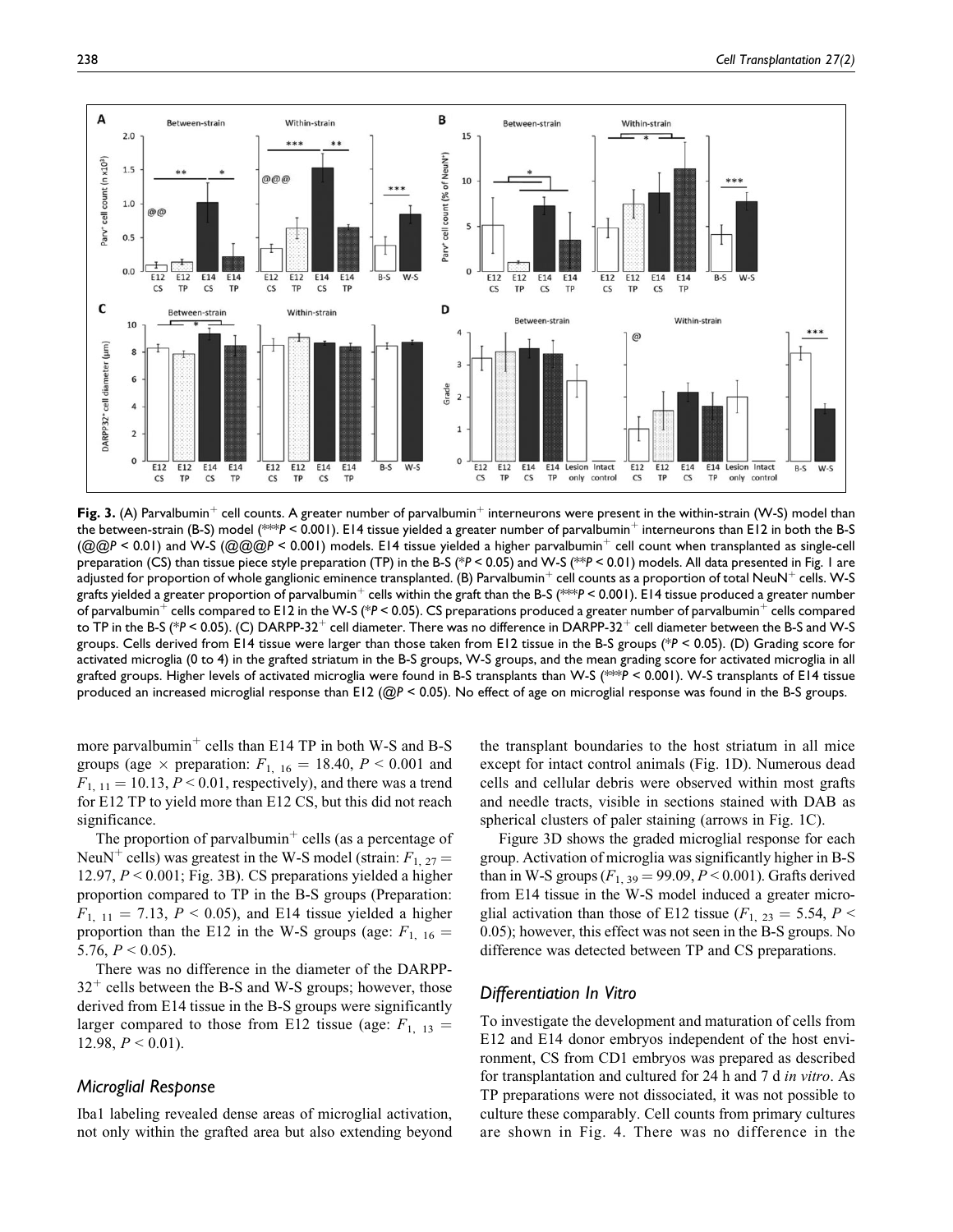

Fig. 4. Cell counts from plate downs of 100,000 cells from E12 and E14 single-cell suspensions after 24 h and 7 DIV. No differences were observed in the number of neurons across groups ( $\beta$ Tub<sup>+</sup> staining). Compared to 1 DIV, the cultures at 7 DIV contained a significantly higher percentage of astrocytes (\*6GFAP<sup>+</sup>, P < 0.01) and medium spiny neurons precursors (\*\*\*CTIP2<sup>+</sup>, P < 0.001; \*\*\*FOXP1<sup>+</sup>, P < 0.001).

proportion of  $\beta$ -tubulin<sup>+</sup> cells across any age or time point; however, there was a trend toward a greater number of  $\beta$ -tubulin<sup>+</sup> cells at 7-d post plate-down compared to 24 h, as well as for E14 compared to E12. Very few  $GFAP^+$  cells were found in any group; however, there were significantly more after 7 d in both E12 and E14 donor age groups ( $F_{1, 8} = 16.99$ ,  $P < 0.01$ ). There was a significant increase in the proportion of  $CTIP2^+$  cells at 7 days in *vitro* (DIV) compared to 24 h ( $F_{1, 8} = 44.52, P \le 0.001$ ) but there was no effect of embryonic age.  $FoxP1<sup>+</sup>$  MSN precursor cells also accounted for a higher proportion of the population at 7 DIV compared to 24 h ( $F_{1, 8} = 78.21$ ,  $P < 0.001$ ) with no effect of embryonic age.

## **Discussion**

The effect of donor age, cell preparation (single CS or dissociated TP), and variability in donor/host strain on primary embryonic striatal graft development and the host microglial response was investigated. Preparation as a CS is the method most routinely used, with trituration following enzymatic digestion to form a quasi-single CS. The TP style preparation used in this study, although not an identical treatment to other chopped tissue piece preparations, $25-27$  provides a less severe treatment than standard CS protocol $^{28,\overline{29}}$ . Cells underwent the same enzymatic digestion to aid in the transplantation process, but did not undergo manual trituration, thus leaving the tissue relatively intact, thus theoretically reducing cell stress. To provide information on how model selection could affect the host response to transplants and subsequent graft survival/development, 2 different donor/ host strain combinations were used: a B-S model transplanting Chrm4-EGFP-CD1 tissue into C57BL6/J hosts and a W-S model with CD1 tissue transplanted into CD1 mice.

A high percentage of graft survival was found across all groups, except for E14 TP in both strains, which was the least effective transplant protocol in terms of graft survival (see Table 1). These data show that transplanted cells can survive under a variety of protocol conditions, yet survival

rates were still not as high as usually seen in rat studies, and considerable variation in graft volume and content was seen within experimental groups. Graft cells were analyzed for the expression of the mature neuron marker NeuN, MSN marker DARPP-32, and the interneuron marker parvalbumin. Some NeuN<sup>+</sup> cells did not appear to express either DARPP-32 or parvalbumin and could be MSN cells not yet producing DARPP-32, nonstriatal neural cells, or nonparvalbumin interneurons.

## Donor Age

In general, E14 tissue produced grafts containing a higher number of mature neurons,  $DARPP32<sup>+</sup> MSN$  cells, and  $parvalbumin<sup>+</sup>$  interneurons compared to preparations transplanted using E12 tissue after considering the number of progenitor cells transplanted. Neural graft volume was larger for E14 preparations than E12 in the W-S groups, and this trend was also seen in the B-S groups, although not reaching significance—possibly due to small group sizes.

CS preparations produced more NeuN<sup>+</sup> cells, larger graft volumes, and more  $DARPP32^+$  and interneuron content when harvested at E14 than at E12. Additionally, B-S transplants of E14 CS produced a higher proportion of P-zone tissue than E12 CS. In contrast, there was no effect of age on TP in any of the above measures, although a consistent trend was apparent showing the opposite effect, with TP yielding better grafts at E12 than at E14. Striatal transplants of E14 preparations in rats have been shown to produce larger grafts and DARPP- $32<sup>+</sup>$  P-zones within the graft compared to older tissue as well as the greatest functional recovery.10,30,31 Given that the developmental stage at E14 in rats is equivalent to age E12.5 in mice, by comparing the Carnegie stages of development<sup>32</sup>, it would be expected that E12 TP in mice should reflect the results seen in E14 TP rat studies. It is possible that the digestion process and trituration of the mouse CS have more of a detrimental effect on the cells at this younger age than at E14 and are less tolerant to the treatment than rat cells. This could lead to a reduced capability of mouse E12 CS cells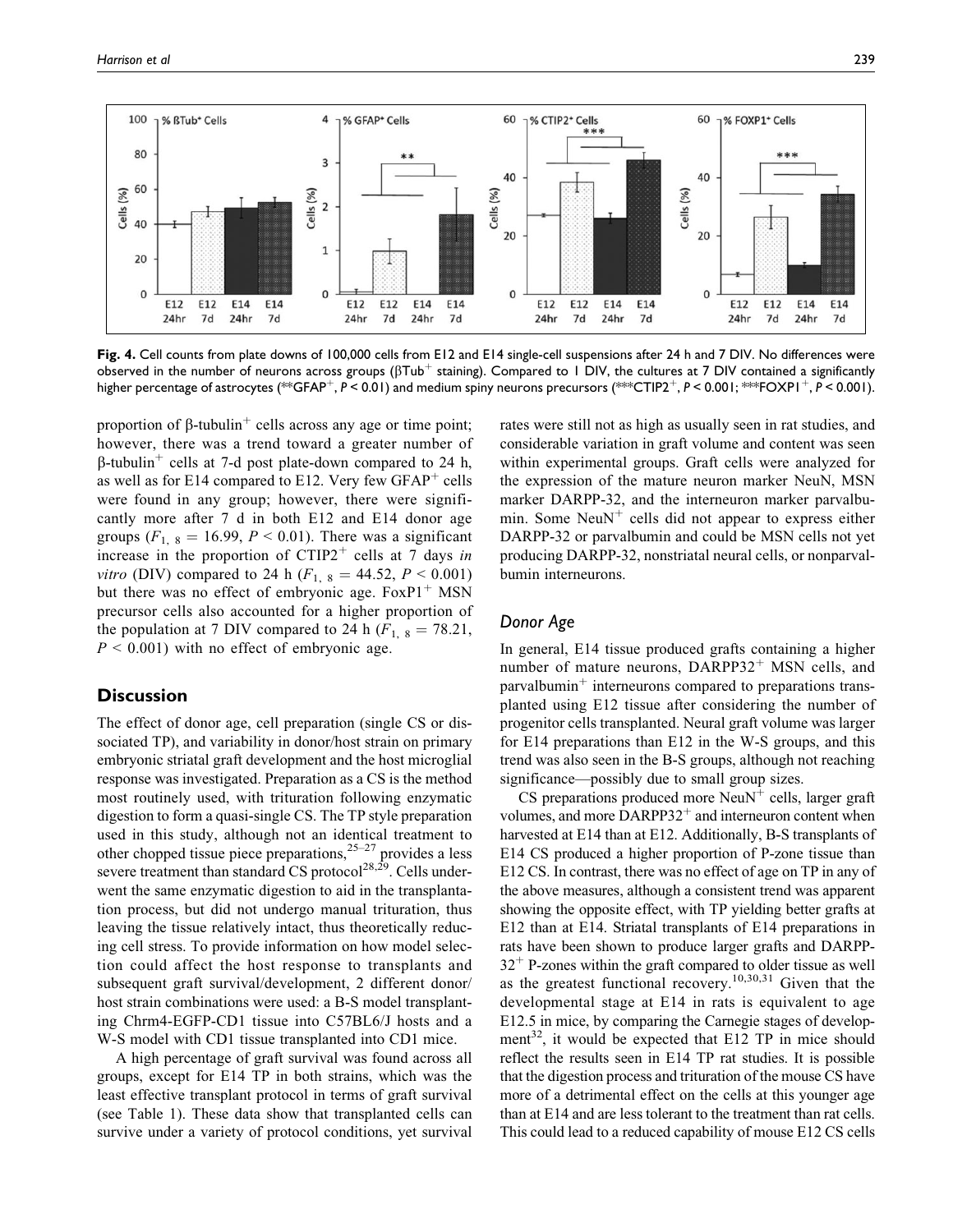to survive and develop posttransplantation. In addition, it is possible that the Carnegie stages are not perfectly translated from rat to mouse and E12 could be more representative of a younger stage than the estimated E14 rat stage. This could

human tissue transplants. No effect of donor age was found in the in vitro measures investigated, including numbers of mature neurons  $(\beta$ -tubulin), early MSNs (FoxP1, CTIP2), and astrocytes (GFAP). E12 and E14 cells were equally viable at the time of transplantation/cell plating. However, in vitro conditions are not reflective of the in vivo environment, and differences seen in vivo may suggest that it is the interaction of cells with the host environment affecting the apparent differences in development. It has been shown that neuronal cells under stress are more likely to be destroyed by the host<sup>33</sup>, therefore if younger cells are more susceptible to stress, they may be more susceptible to the host immune response. The high levels of activated microglia seen within the grafted regions, and even in the lesion only controls, confirm that the immune response could play a critical role in the longterm survival of cells $^{14}$ .

have important implications for fetal age selection in primary

Parvalbumin<sup> $+$ </sup> interneurons were more abundant in grafts derived from E14 CS than those from any other, an indication that these grafts may contain a greater proportion of this interneuron population than the other groups, thereby presenting a cell population more characteristic of the normal striatum<sup>34</sup>. To obtain the neural diversity in grafts closest to that seen in the adult striatum, it is necessary to transplant both the lateral ganglionic eminence (LGE) and the medial ganglionic eminence  $(MGE)^{13,35}$ . In mice, the LGE, the source of striatal progenitors<sup>36</sup>, is visible by E12, while the MGE, where interneurons are born, is visible as early as  $E11^{35,37}$ , indicating that E12 might be the earliest time point for obtaining all the necessary cell types in mice. It is known that interneuron populations contribute to normal striatal function and development<sup>35</sup>, and these may be playing a supportive role in the development of the MSNs within the graft<sup>38</sup>. The MGE is much larger at E14 than at E12, and as this is the origin of interneuron progenitors $39,40$ , would most likely contribute a greater proportion of interneurons to the transplanted population. In turn, this may have resulted in the improved development of E14 grafts<sup>13,35</sup>.

It is interesting to note that the mean cell body diameter of  $DARPP32<sup>+</sup>$  grafted cells from Chrm4-EGFP-CD1 tissue was significantly larger in the E14 age groups than in the E12, although this was not seen in the CD1 grafts. Given that at the time of perfusion all grafted cells were 12 wk old, under normal physiological conditions, it would be expected that they would have reached the same level of maturity and hence size. This may be an indication that the E14 cells are less inhibited by the local environment after transplantation into the host than the E12 cells, although contrasting evidence suggests that older cells, once past their proliferative stage, may be able to compensate less well<sup>12</sup>. Alternatively, E12 tissue could be undergoing proliferation for a longer time posttransplantation, thus giving rise to cells until much later. These, at the time of sacrifice, could be less mature than those born closer to the time of transplantation. Changes in cell size may also be because of shrinkage or swelling due to physiological processes. For example, increases in cell size have been linked to necrosis $41$ , while cells in the early process of apoptosis are reduced in  $size^{42}$ . In this case, it is possible that more E14-derived cells could be necrotic or that more E12-dervived cells are undergoing apoptosis; however, this could not be determined within the current study. No difference in the cell size of parvalbumin<sup> $+$ </sup> interneurons was seen (data not presented).

#### Cell Preparation

There are potential benefits of delivering the transplant as tissue pieces rather than triturated CSs. Limiting the manipulation of the tissue can reduce disruption and death of neuronal populations within the preparation, and the retention of the extracellular matrix may protect cells during transplantation and in the initial postgraft period. However, it has been suggested that the transplantation of whole tissue pieces may induce a stronger immune response due to the presence of the intact donor vasculature and antigen presenting cells  $(APCs)^{26,43}$ . Although the use of nonimmunogenic bioengineered scaffolds could avoid this issue $44,45$ , protocols generally require dissociation of cells prior to seeding into a scaffold, therefore still posing a risk to neuronal populations. Preparing tissue as partly digested tissue pieces without trituration<sup>28,29</sup> may prevent disruption to MSN precursors prior to transplantation and thus improve graft survival.

The results show a significant difference in the effect of preparation type on graft morphology depending on the age of the tissue used. E14 tissue prepared as CS produced grafts that are phenotypically superior to those transplanted as TP in almost all parameters including graft survival. Dissociated cell preparations are thought to provoke less of a host immune response when transplanted because the immunogenic donor vasculature is at least partially destroyed prior to implantation<sup>43,46</sup>. In addition, trypsinized single-cell preparations provide an advantage over solid pieces of tissue by potentially allowing transplanted cells access to the host capillary network more easily. The necessity of establishing contact in order to nourish the grafted tissue was demonstrated early on in studies implanting in vessel-rich and vessel-poor microenvironments<sup>47</sup>. Rat-to-rat grafts from CS transplants produce a greater proportion of striatal-like tissue, with more DARPP-32 expressing cell populations than those from TP, as well as providing greater innervation of the host parenchyma<sup>29</sup>. Cells transplanted as TP within a surrounding matrix may be restricted in terms of migration and integration into the host brain. The present study suggests that the benefits of transplanting dissociated CSs may outweigh those of a supportive matrix provided by TP transplants and that the trituration process is not too harsh to affect survival of the transplant at E14.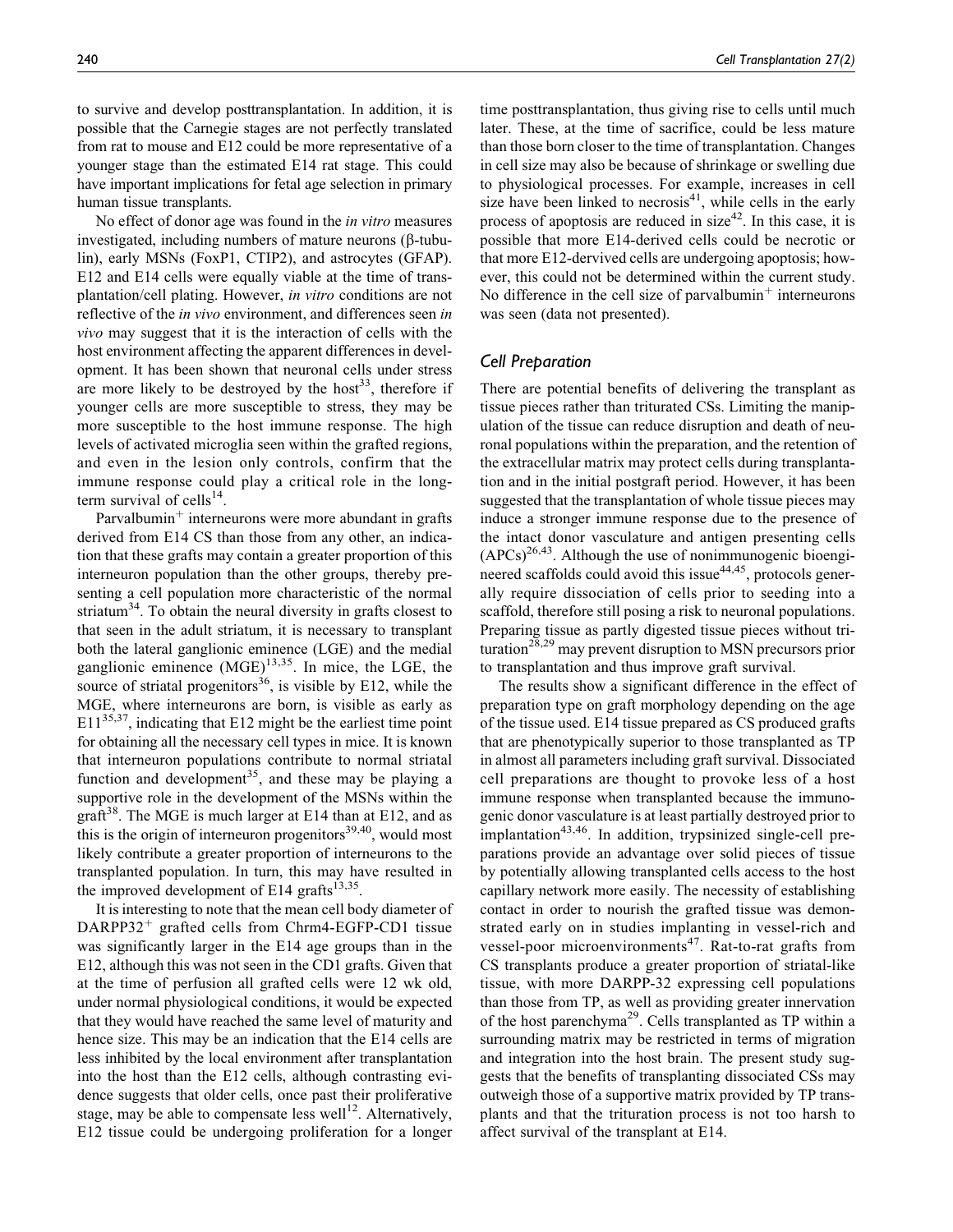Conversely, E12 tissue produced larger grafts with greater striatal-like content when prepared as TP over CS. Previous studies in rats have shown that, for transplants of TP, older donor tissue is tolerated less and that younger tissue has a better chance of survival  $11,12,47$  corresponding to what we find in mouse TP transplants. It is unclear why the dissociation processes involved in CS preparation would reverse this trend, although, as discussed above, it seems that mouse WGE tissue is better able to withstand dissociation when processed at E14 than at E12 as evidenced through E14 CS transplants yielding improved long-term graft survival and larger grafts. Studies have suggested that different subpopulations of rat neurons are more sensitive to trypsinization than others $12$ . Mouse cells may also be more sensitive, particularly at different developmental stages, warranting a systematic study of the effect of trypsinization on mouse precursors.

E12 TP survived transplantation with an improved capacity to produce successful grafts, although it is unclear why the same results are not reflected with E14 TP. Potentially, the less mature cells within the E12 TP are more proliferative and migratory at this early stage of development, therefore not restricted by the surrounding matrix. The particularly low survival rate in E14 TP preparations may indicate that TP at this age are not as amenable to integration as those at E12, potentially due to an increased potential of their vasculature and APCs to induce an immune response in the host<sup>43</sup>. In addition, following expulsion from the graft cannula, cells within the E14 TP might be more densely packed within the host striatum than single cells which could impede diffusion and timely integration with the capillary<sup>18,46</sup>.

## Strain Effects

The models selected for the purposes of this study were the 2 most commonly used paradigms within the lab, with the aim of determining how the choice of these particular models could affect the graft outcome.

We showed that the use of the different W-S and B-S models did not affect the number of surviving grafts. However, the transplants in the W-S model yielded the largest grafts in terms of neuronal volume compared to the B-S paradigm and had a higher number and proportion of DARPP32<sup>+</sup> cells. The CD1 grafts also contained more interneuron cells. A previous study using the same Chrm4-EGFP-CD1 donor tissue observed much larger grafts and survival<sup>19</sup>, although notably this CD1-derived tissue was transplanted into CD1 hosts rather than the C57BL/6.

The results suggest that the choice of strain and matching of donor and host animals for transplantation studies could be critical in achieving robust results. Iba1 staining revealed a significant amount of microglial activation within the grafted areas of all mice except the intact controls, including those in the lesion only group and those with no detectable surviving grafts. A significantly higher grading of activated

microglia was found in the B-S than in the W-S groups. Allotransplants elicit a greater immune response than isogenic tissue, and while neither of the models investigated here are inbred strains, it is clear that the response is increased when immunological disparity is greater<sup>43</sup>. This, in turn, can be linked to reduced transplant survival. Since the CD1 hosts received tissue derived from the same strain, it is likely that this was tolerated more than the tissue in the mismatched B-S groups. In addition, some studies have shown that the GFP marker associated with the Chrm4- EGFP-CD1 donor tissue could in itself be immunogenic<sup>48</sup>, although it is unclear if this is the case in striatal transplants in the C57BL/6 model<sup>49</sup>. It is also plausible that the C57BL/ 6 strain is inherently more prone to an exaggerated inflammatory response compared to the CD1 mice. It has been demonstrated that C57BL/6 mice have a strong bias to M1 inflammatory reaction, whereas other strains, such as Balb/c, tend toward a more supportive M2 response<sup>50</sup>. The separation of the effects of immunogenicity of the different donor tissues used and the reactivity of the hosts is beyond the scope of this study; however, it does warrant further investigation.

E14 tissue transplanted into the W-S models induced a greater microglial reaction than the E12 tissue. It is possible that tissue pieces transplanted from later embryonic ages contain more vasculature and hence could invoke a greater immune response, although this is yet to be tested. The fact that this pattern was not detected in the B-S model could be a result of a ceiling effect since the microglial response was consistently high in all B-S groups.

The higher levels of activated microglia in the C57BL6/J hosts could explain the lower surviving cell number and graft volume<sup>51,52</sup>. It was noted that the area of activation exceeded the area of transplantation, suggesting secondary activation or recruitment of microglia to the site of transplantation. Interestingly, the glial response appeared reduced in individuals with rejected grafts, presumably because the transplanted cells had already been subjugated and the immune response had entered a post reactive phase. The ongoing proliferation of activated glial cells in and around the grafts is suggestive of ongoing reactivity with the surviving implanted cells. This could be an indication that the grafts surviving to 12 wk may be hampered long-term by the immune response of the hosts. Therefore, the study of immunosuppressive regimes in mouse to mouse transplantation could be a key to resolving the less than optimum quality of the grafts seen, as immunosuppression is generally only considered to be required for xenotransplant models.

## **Conclusions**

The results highlight a capacity of mouse transplants to survive under a variety of conditions and a need for protocols to be optimized to improve consistency and reliability. Donor age and tissue preparation technique are important factors that affect the morphology of primary fetal grafts. The data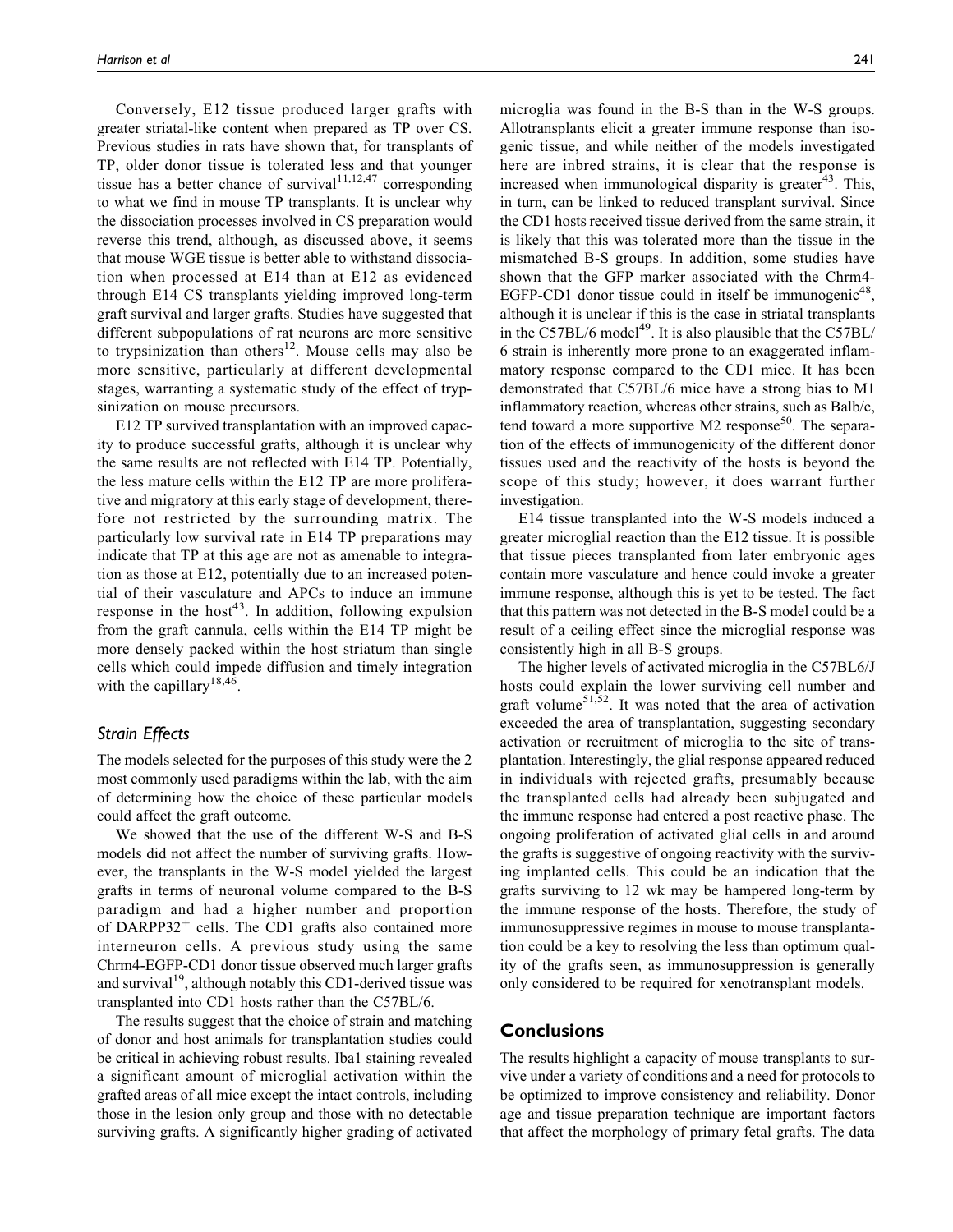from this study suggest that more successful grafts are derived from single-cell preparations of E14 tissue or from less dissociated tissue pieces at E12.

We found large variation in grafts across all the experimental groups, which implies the influence of other factors that may be more fundamental than the methodological modifications investigated in this study. Any impact of changes in cell preparation or donor age may be reduced by other more influential factors in the mouse to mouse model, highlighted by the differences between the strains investigated here. High levels of activated microglia in the grafted zones, particularly in the B-S transplants, and the presence of dead cells in all groups suggest that further investigation into immune response of mouse hosts to specific tissues is warranted.

## Authors' Note

The DARPP-32 antibody used in this study was kindly provided as a gift by Professor H. C. Hemmings, Cornell University, USA. Technical support was provided by Jane Heath, Anna Burt, Tom Steward, and Harry Potter.

## Ethical Approval

Ethical Approval is not applicable.

## Statement of Human and Animal Rights

This experiment was subject to project, personal, and facilities licenses and local ethical review in accordance with the United Kingdom Animals (Scientific Procedures) Act 1986 as amended.

## Statement of Informed Consent

There are no human subjects in this article and informed consent is not applicable.

## Declaration of Conflicting Interests

The author(s) declared no potential conflicts of interest with respect to the research, authorship, and/or publication of this article.

# Funding

The author(s) disclosed receipt of the following financial support for the research, authorship, and/or publication of this article: This work was funded by the Medical Research Council and the Wellcome Trust (VHR supported by a Wellcome Trust PhD studentship), with additional support from the CHDI Foundation and Repair-HD and Neurostemcell Repair projects of the EU FP7 programme.

## **References**

- 1. Huntington's Disease Collaborative Research Group (HDCRG). A novel gene containing a trinucleotide repeat that is expanded and unstable on Huntington's disease chromosomes. The Huntington's Disease Collaborative Research Group. Cell. 1993;72(6):971–983.
- 2. Graveland GA, Williams RS, DiFiglia M. Evidence for degenerative and regenerative changes in neostriatal spiny neurons in Huntington's disease. Science. 1985;227(4688):770–773.
- 3. Dunnett SB, Nathwani F, Björklund A. The integration and function of striatal grafts. Prog Brain Res. 2000 Chapter 16; 127:345–380.
- 4. Wictorin K. Anatomy and connectivity of intrastriatal striatal transplants. Prog Neurobiol. 1992;38(6):611–639.
- 5. Hauser RA, Furtado S, Cimino CR, Delgado H, Eichler S, Schwartz S, Scott D, Nauert GM, Soety E, Sossi V, et al. Bilateral human fetal striatal transplantation in Huntington's disease. Neurology. 2002;58(5):687–695.
- 6. Rosser AE.Unilateral transplantation of human primary fetal tissue in four patients with Huntington's disease: NEST-UK safety report ISRCTN no 36485475. J Neurol Neurosurg Psychiatry. 2002;73(6):678–685.
- 7. Bachoud-Lévi A, Bourdet C, Brugières P, Nguyen JP, Grandmougin T, Haddad B, Jény R, Bartolomeo P, Boissé MF, Barba GD, et al. Safety and tolerability assessment of intrastriatal neural allografts in five patients with Huntington's disease. Exp Neurol. 2000;161(1):194–202.
- 8. Reuter I, Tai YF, Pavese N, Chaudhuri KR, Mason S, Polkey CE, Clough C, Brooks DJ, Barker RA, Piccini P. Long-term clinical and positron emission tomography outcome of fetal striatal transplantation in Huntington's disease. J Neurol Neurosurg Psychiatry. 2008;79(8):948–951.
- 9. Schmidt RH, Björklund A, Stenevi U. Intracerebral grafting of dissociated CNS tissue suspensions: a new approach for neuronal transplantation to deep brain sites. Brain Res. 1981; 218(1–2):347–356.
- 10. Fricker RA, Torres EM, Dunnett SB. The effects of donor stage on the survival and function of embryonic striatal grafts in the adult rat brain. I. Morphological characteristics. Neuroscience. 1997;79(3):695–710.
- 11. Kromer LF, Björklund A, Stenevi U. Intracephalic embryonic neural implants in the adult rat brain. I. Growth and mature organization of brainstem, cerebellar, and hippocampal implants. J Comp Neurol. 1983;218(4):433–459.
- 12. Björklund A, Stenevi U. Intracerebral neural implants: neuronal replacement and reconstruction of damaged circuitries. Annu Rev Neurosci. 1984;7:279–308.
- 13. Watts Brasted PJ, Dunnett SB. Embryonic donor age and dissection influences striatal graft development and functional integration in a rodent model of Huntington's disease. Exp Neurol. 2000;163(1):85–97.
- 14. Roberton VH, Evans AE, Harrison DJ, Precious S V, Dunnett SB, Kelly CM, Rosser AE. Is the adult mouse striatum a hostile host for neural transplant survival? Neuroreport. 2013;24(18): 1010–1015.
- 15. El Akabawy G, Rattray I, Johansson SM, Gale R, Bates G, Modo M, El-Akabawy G. Implantation of undifferentiated and predifferentiated human neural stem cells in the R6/2 transgenic mouse model of Huntington's disease. BMC Neurosci. 2012;13(1):97.
- 16. Johann V, Schiefer J, Sass C, Mey J, Brook G, Krüttgen A, Schlangen C, Bernreuther C, Schachner M, Dihné M, et al. Time of transplantation and cell preparation determine neural stem cell survival in a mouse model of Huntington's disease. Exp Brain Res. 2007;177(4):458–470.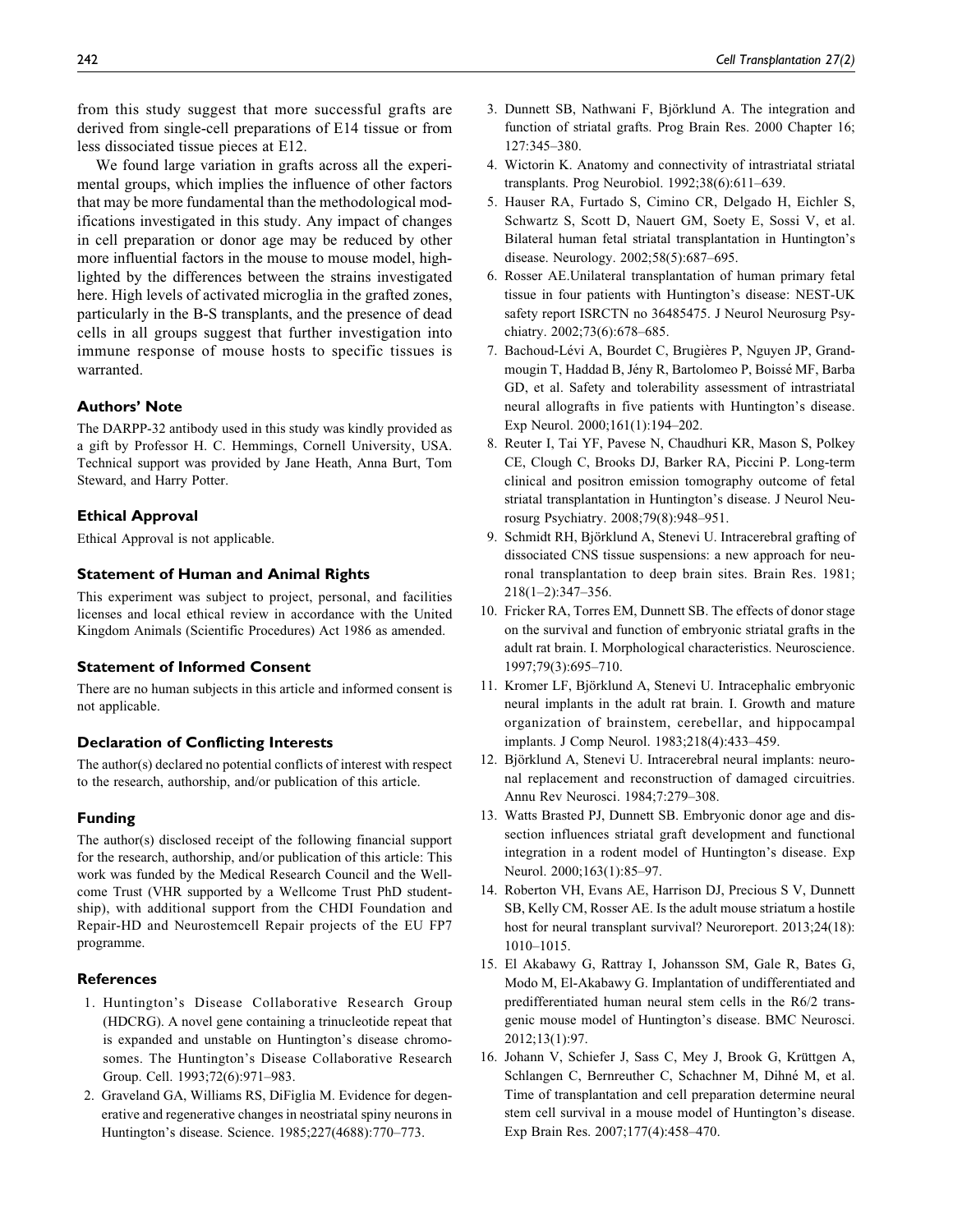- 17. Kelly CM, Precious SV, Penketh R, Amso N, Dunnett SB, Rosser AE. Striatal graft projections are influenced by donor cell type and not the immunogenic background. Brain. 2007; 130(5):1317–1329.
- 18. Cisbani G, Saint Pierre M, Cicchetti F. Single-cell suspension methodology favors survival and vascularization of fetal striatal grafts in the YAC128 mouse model of Huntington's disease. Cell Transplant. 2014;23(10):1267–1278.
- 19. Döbrössy MD, Klein A, Janghra N, Nikkhah G, Dunnett SB. Validating the use of M4-BAC-GFP mice as tissue donors in cell replacement therapies in a rodent model of Huntington's disease. J Neurosci Methods. 2011;197(1):6–13.
- 20. Lelos MJ, Roberton VH, Vinh N-N, Harrison C, Eriksen P, Torres EM, Clinch SP, Rosser AE, Dunnett SB. Direct comparison of rat- and human-derived ganglionic eminence tissue grafts on motor function. Cell Transplant. 2016;25(4): 665–675.
- 21. Dunnett SB, Björklund A. Dissecting embryonic neural tissues for transplantation. In: Dunnett SB, Boulton AA, Baker GB, editors. Neural transplantation methods. Totowa (NJ): Humana Press; 2000. p. 3–25.
- 22. Hemmings HC, Greengard P. DARPP-32, a dopamine- and adenosine 3':5'-monophosphate-regulated phosphoprotein: regional, tissue, and phylogenetic distribution. J Neurosci. 1986;6(5):1469–1481.
- 23. Duan W-MM, Widner H, Brundin P. Temporal pattern of host responses against intrastriatal grafts of syngeneic, allogeneic or xenogeneic embryonic neuronal tissue in rats. Exp Brain Res. 1995;104(2):227–242.
- 24. Boche D, Perry VH, Nicoll JAR. Review: activation patterns of microglia and their identification in the human brain. Neuropathol Appl Neurobiol. 2013;39(1):3–18.
- 25. Bachoud-Lévi A-C, Rémy P, Nguyen J-P, Brugières P, Lefaucheur J-P, Bourdet C, Baudic S, Gaura V, Maison P, Haddad B, et al. Motor and cognitive improvements in patients with Huntington's disease after neural transplantation. Lancet. 2000; 356(9246):1975–1979.
- 26. Redmond DE, Vinuela A, Kordower JH, Isacson O. Influence of cell preparation and target location on the behavioral recovery after striatal transplantation of fetal dopaminergic neurons in a primate model of Parkinson's disease. Neurobiol Dis. 2008;29(1):103–116.
- 27. Freeman TB, Sanberg PR, Nauert GM, Boss BD, Spector D, Olanow CW, Kordower JH. The influence of donor age on the survival of solid and suspension intraparenchymal human embryonic nigral grafts. Cell Transplant. 1995;4(1): 141–154.
- 28. Rath A, Klein A, Papazoglou A, Pruszak J, Garciaa J, Krause M, Maciaczyk J, Dunnett SB, Nikkhah G. Survival and functional restoration of human fetal ventral mesencephalon following transplantation in a rat model of Parkinson's disease. Cell Transplant. 2013;22(7):1281–1293.
- 29. Watts Brasted PJ, Dunnett SB. The morphology, integration, and functional efficacy of striatal grafts differ between cell suspensions and tissue pieces. Cell Transplant. 2000;9(3): 395–407.
- 30. Watts C, Dunnett SB, Rosser AE. Effect of embryonic donor age and dissection on the DARPP-32 content of cell suspensions used for intrastriatal transplantation. Exp Neurol. 1997; 148(1):271–280.
- 31. Schackel S, Pauly M-C, Piroth T, Nikkhah G, Döbrössy MD. Donor age dependent graft development and recovery in a rat model of Huntington's disease: histological and behavioral analysis. Behav Brain Res. 2013;256:56–63.
- 32. Butler H, Juurlink BHJ. An atlas for staging mammalian and chick embryos. Boca Raton (FL): CRC Press; 1987.
- 33. Brown GC, Neher JJ. Microglial phagocytosis of live neurons. Nat Rev Neurosci. 2014;15(4):209–216.
- 34. Fentress JC, Stanfield BB, Cowan WM. Observations on the development of the striatum in mice and rats. Anat Embryol (Berl). 1981;163(3):275–298.
- 35. Olsson M, Björklund A, Campbell K. Early specification of striatal projection neurons and interneuronal subtypes in the lateral and medial ganglionic eminence. Neuroscience. 1998; 84(3):867–876.
- 36. Deacon TW, Pakzaban P, Isacson O. The lateral ganglionic eminence is the origin of cells committed to striatal phenotypes: neural transplantation and developmental evidence. Brain Res. 1994;668(1–2):211–219.
- 37. Smart IHM, Sturrock RR. The neostriatum. Amsterdam, Netherlands: Elsevier; 1979:127–146.
- 38. Gerfen CR, Baimbridge KG, Miller JJ. The neostriatal mosaic: compartmental distribution of calcium-binding protein and parvalbumin in the basal ganglia of the rat and monkey. Proc Natl Acad Sci U S A. 1985;82(24): 8780–8784.
- 39. Anderson SA, Qiu M, Bulfone A, Eisenstat DD, Meneses J, Pedersen R, Rubenstein JLR. Mutations of the homeobox genes Dlx-1 and Dlx-2 disrupt the striatal subventricular zone and differentiation of late born striatal neurons. Neuron. 1997; 19(1):27–37.
- 40. Campbell K, Olsson M, Björklund A. Regional incorporation and site-specific differentiation of striatal precursors transplanted to the embryonic forebrain ventricle. Neuron. 1995; 15(6):1259–1273.
- 41. Healy E, Dempsey M, Lally C, Ryan MP. Apoptosis and necrosis: Mechanisms of cell death induced by cyclosporine A in a renal proximal tubular cell line. Kidney Int. 1998;54(6): 1955–1966.
- 42. Elmore S. Apoptosis: a review of programmed cell death. Toxicol Pathol. 2007;35(4):495–516.
- 43. Chen Z, Phillips LK, Gould E, Campisi J, Lee SW, Ormerod BK, Zwierzchoniewska M, Martinez OM, Palmer TD. MHC mismatch inhibits neurogenesis and neuron maturation in stem cell allografts. PLoS One. 2011;6(3):e14787.
- 44. Wang T-Y, Bruggeman KF, Kauhausen JA, Rodriguez AL, Nisbet DR, Parish CL. Functionalized composite scaffolds improve the engraftment of transplanted dopaminergic progenitors in a mouse model of Parkinson's disease. Biomaterials. 2016;74:89–98.
- 45. Newland B, Welzel PB, Newland H, Renneberg C, Kolar P, Tsurkan M, Rosser A, Freudenberg U, Werner C. Tackling cell